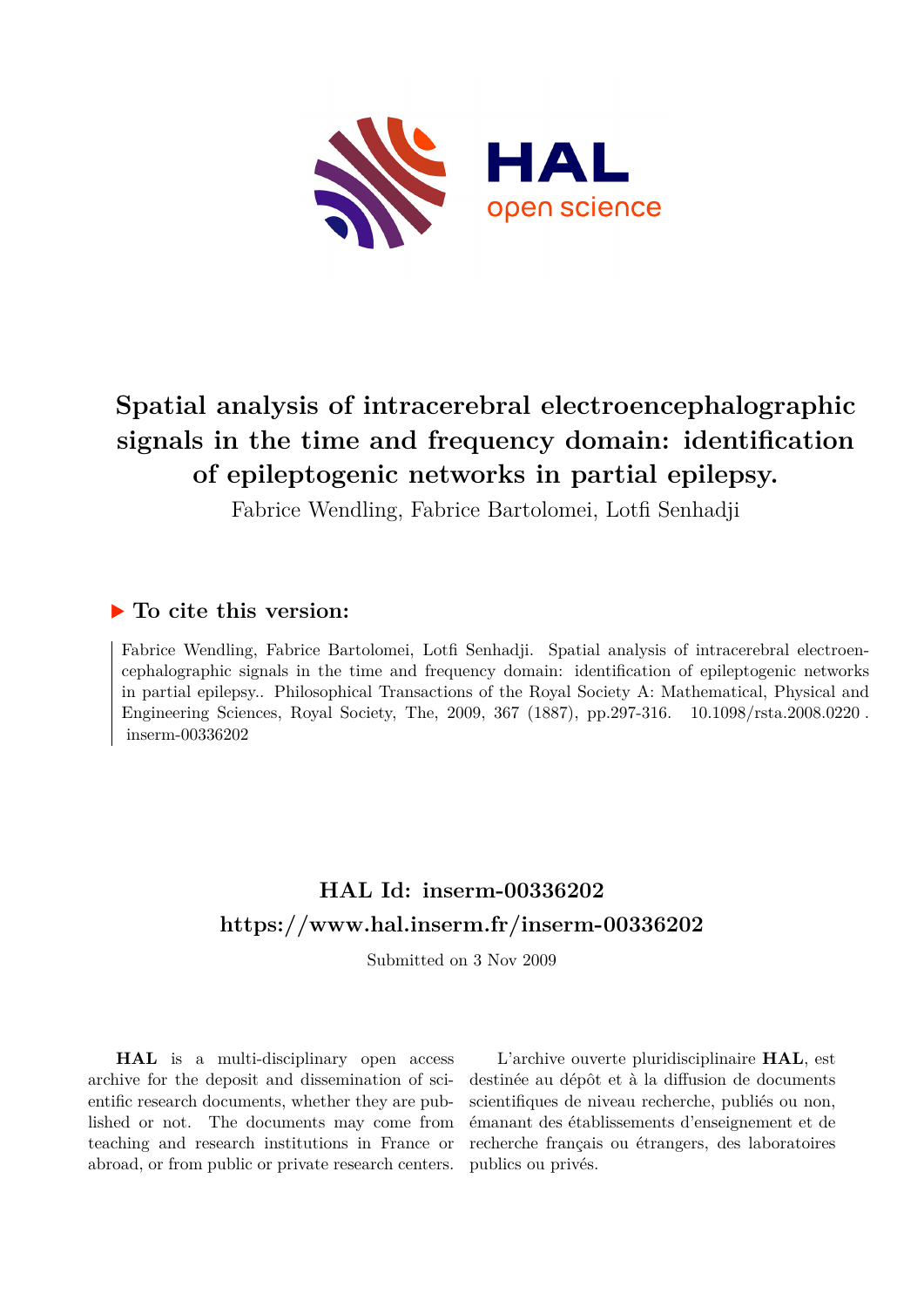# **Spatial analysis of intracerebral electroencephalographic signals in the time and frequency domain: identification of epileptogenic networks in partial epilepsy**

BY FABRICE WENDLING<sup>1,2</sup>, FABRICE BARTOLOMEI<sup>3,4,5</sup> AND LOTFI SENHADJI<sup>1,2</sup>

*INSERM, U642, Rennes, F-35000, France Universit´e de Rennes 1, LTSI, Rennes, F-35000, France INSERM, U751, Marseille, F-13000, France* <sup>4</sup> Aix Marseille Université, Faculté de Médecine, Marseille, F-13000, France *AP-HM, Hˆopital de la Timone, Service de Neurophysiologie Clinique, Marseille, F-13000, France*

Electroencephalography (EEG) occupies an important place for studying human brain activity in general, and epileptic processes in particular, with appropriate time resolution. Scalp-EEG or intracerebral-EEG signals recorded in patients with drug-resistant partial epilepsy convey important information about epileptogenic networks that must be localized and understood prior to subsequent therapeutic procedure. However, this information, often subtle, is "hidden" into the signals. It is precisely the role of signal processing to extract this information and to put it into a "coherent and interpretable picture" that can participate into the therapeutic strategy. Nowadays, the panel of available methods is very wide depending on the objectives like, for instance, the detection of transient epileptiform events, the detection and/or prediction of seizures, the recognition and/or the classification of EEG patterns, the localization of epileptic neuronal sources, the characterization of neural synchrony, the determination of functional connectivity, among others. The intent of this paper is to focus on a specific category of methods providing relevant information about epileptogenic networks from the analysis of spatial properties of EEG signals in the time and frequency domain. These methods apply either to interictal or to ictal recordings and share the common objective of localizing the subsets of brain structures involved in both types of paroxysmal activity. Most of these methods were developed by our group and are routinely used during presurgical evaluation. Examples are detailed. Results, as well as limitations of the methods, are also discussed.

**Keywords: Electroencephalography, intracerebral, epilepsy, interictal, ictal, statistical signal processing, spike detection, bivariate analysis, time-frequency analysis.**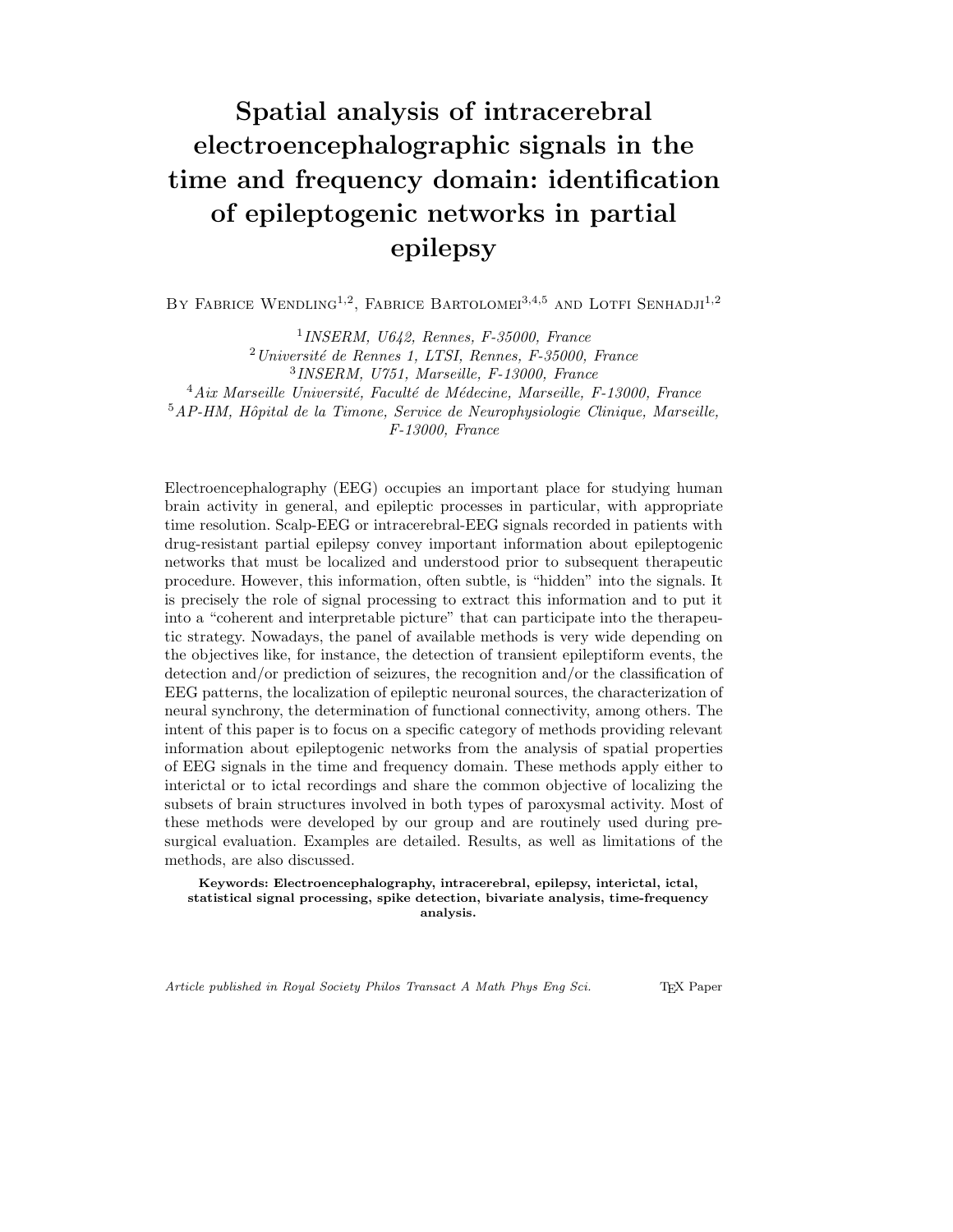## **1. Introduction**

Epilepsy is a neurological disease that directly affects 50 million people worldwide (Prilipko et al., 2006). It is characterized by the recurrence of seizures that markedly deteriorate the patient's quality of life. Epilepsy is a complex disease because there are many possible causes for seizures. In fact, any disturbance of the normal neuronal activity due to illness, brain damage or abnormal brain development can provoke seizures and subsequently epilepsy (Hauser & Lee, 2002).

In 20 % to 30 % of the cases, anti-epileptic drugs do not allow for efficient control of seizures. In most patients, these drug-resistant epilepsies are "partial" or "focal", i.e. seizures are generated in a hyperexcitable brain region, often referred to as the epileptogenic zone (EZ), located in one or both hemispheres. In partial epilepsies, the localization and the precise definition of the EZ are the two main issues to be solved in order to propose to the patient an alternative therapeutic strategy like surgery which, for these patients, may at present be the only option to suppress seizures. Therefore, during the pre-surgical evaluation of patients with drug-resistant partial epilepsy, a number of clinical investigations providing both anatomical (presence of a lesion, for instance) and functional (presence of abnormalities in brain electrical or metabolic activity, for instance) data are performed in order to determine the organization of the EZ which often corresponds to a network of structurally and functionally connected brain structures (Bartolomei et al., 2001; Bragin et al., 2000; Briellmann et al., 2004). Among these investigations, electroencephalography (scalp EEG) and stereoelectroencephalography (intracerebral EEG) consist in the measurement of brain electrical activity using electrodes positioned either on the head or directly implanted into brain structures respectively, potentially involved into the generation of epileptic events, either during ictal periods (seizures) and during interictal periods (outside seizures). Therefore, in a given patient, EEG signals contain essential information about the topology of his/her epileptogenic network. This information must be "extracted" from signals and must be "decoded" by clinicians in order to define the best surgical procedure aimed at suppressing seizures while keeping the patient's cognitive, sensory and/or motor functions intact.

The visual inspection of intracerebral EEG signals remains a difficult task, especially in the context of pre-surgical evaluation where epileptic patients are monitored for several days, twenty four hours a day. This visual inspection can be partly helped by the use of signal analysis methods that make the processing of large amounts of data easier and that can characterize some information which can hardly be quantified visually (like the coherence between signals recorded from distant sites). Although the concept of "quantified EEG" started in the early 1960s, the past decades have seen a considerable development of digital signal processing methods due, in particular, to the use in clinical practice of digitized video-EEG monitoring systems which progressively replaced analogous systems since the 1990s. Nowadays, the panel of available methods is very wide depending on the objectives like, for instance, the detection of transient epileptiform events (Senhadji & Wendling, 2002), the detection and/or prediction of seizures (Gotman, 1999; Lehnertz et al., 1999; Iasemidis, 2003), the recognition and/or the classification of EEG patterns (Creutzfeldt et al., 1985; Wendling et al., 1997), the localization of epileptic neuronal sources (Ebersole & Hawes-Ebersole, 2007), the characterization of neural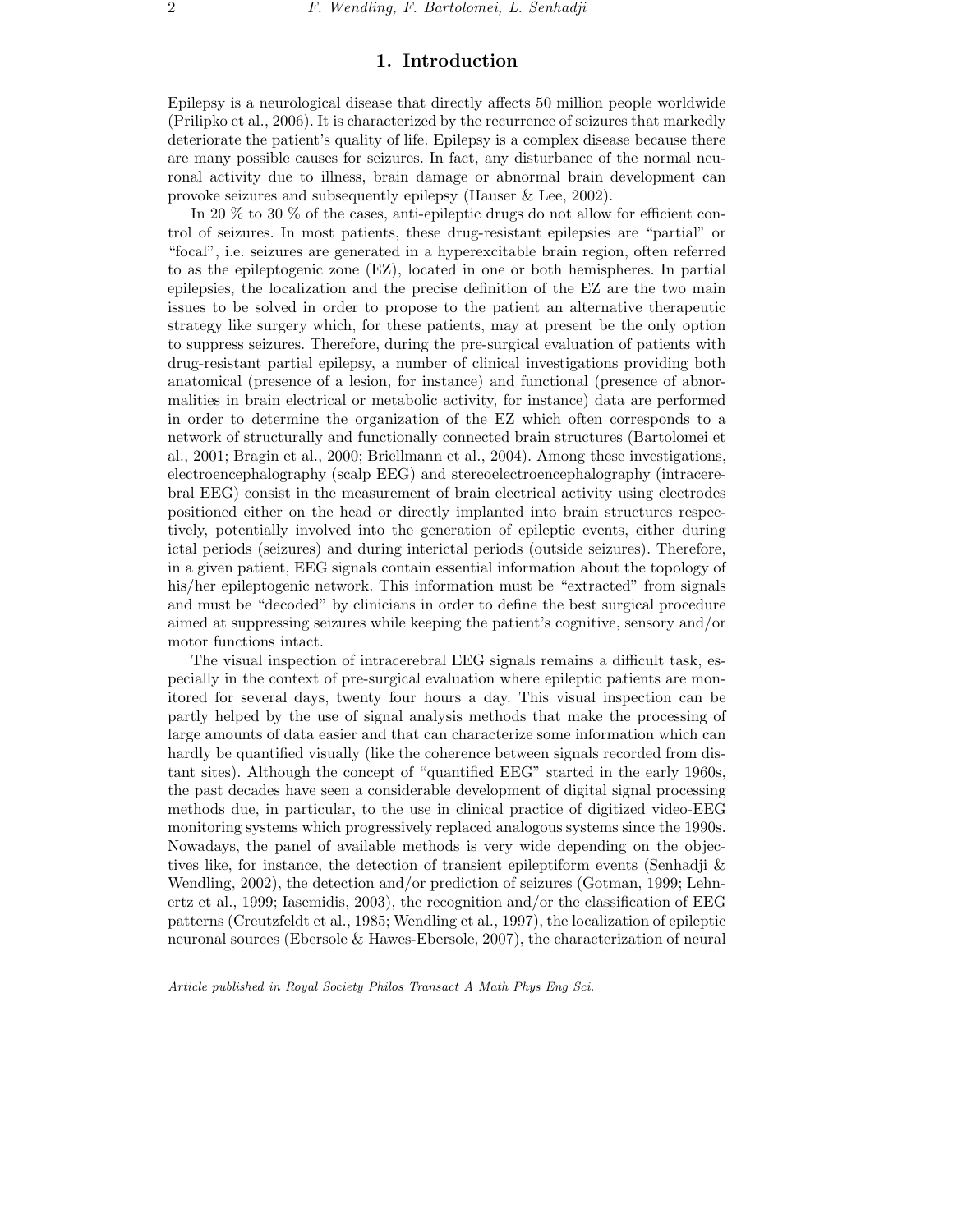synchrony (Uhlhaas & Singer, 2006), the determination of functional connectivity (Stam et al., 2007), among others.

The intent of this paper is not to cover all the aforementioned topics but to concentrate on a specific category of methods providing relevant information about the EZ from the analysis of time-frequency and spatial properties of EEG signals (here, the terminology "spatial" refers to the concept of interdependency between signals recorded from distinct brain regions). Some of the methods presented in this paper can be applied to transient events (epileptic spikes) occurring during interictal periods, some can be applied on the on-going EEG activity, in particular, during the transition from interictal to ictal activity. In all cases, as used in the context of epilepsy, the general purpose of reviewed methods is to derive relevant information about the topology of neural networks involved in both types of paroxysmal activity from invasive (intracerebral EEG) observations. Detailed examples are based on methods that are routinely used during pre-surgical evaluation. These methods provide interpretable and useful information about epileptogenic networks and therefore about subsequent surgical procedure to be performed in the singularity of the problem posed by each patient.

To end with, it is noteworthy that some other approaches that are also used during pre-surgical evaluation for focus localization and extent are not dealt with in this paper as spatial methods developed in the field of epilepsy over the past decades (see (Michel et al., 2004) for review). Along these lines, we did not report results about linear methods (based on multivariate autoregressive model) proposed to estimate causality (in Granger sense) between signals like the directed coherence method (DCOH) or the partial directed coherence (PDC), among others (see (Gourevitch et al., 2006) for review on potential applications in neurophysiology).

## **2. Intracerebral EEG recording in partial epilepsies**

Generally speaking, electroencephalography is used for both clinical and research purpose. It consists in measuring the electrical activity of the brain using electrodes positioned on the surface of the head (i.e. scalp). From biophysical considerations, it is known that the EEG is mainly sensitive to the post-synaptic activity of neuronal cells aligned in space, like the pyramidal cells of the neocortex (organized in "palisades"), for instance (Lopes da Silva, 2002). In partial epilepsies, for presurgical evaluation purpose, direct recording from intracerebral electrodes can also be performed.

In the context of partial epilepsies, most of the clinical units make use of 23 to 32 scalp electrodes in routine. The sampling rate of EEG signals also dramatically increased during the past years as the presence of fast (gamma frequency band, 30-80 Hz) and very fast activity (beyond gamma) might be a signature of some particular types of epilepsy (Rampp & Stefan, 2006). The analysis of scalp EEG recordings (always performed in conjunction with the video) is intended to extract information on the presence of epileptiform events in interictal periods (epileptic spikes, spike-waves), on the presence of abnormal rhythms (slow waves), on lateralization (i.e. the hemisphere in which seizures start), on the approximate localization of the EZ in a given brain region (frontal, temporal, ). Such information provides essential arguments to determine which brain structures are potentially involved in the epileptogenic network. It is thus directly used to define the position of in-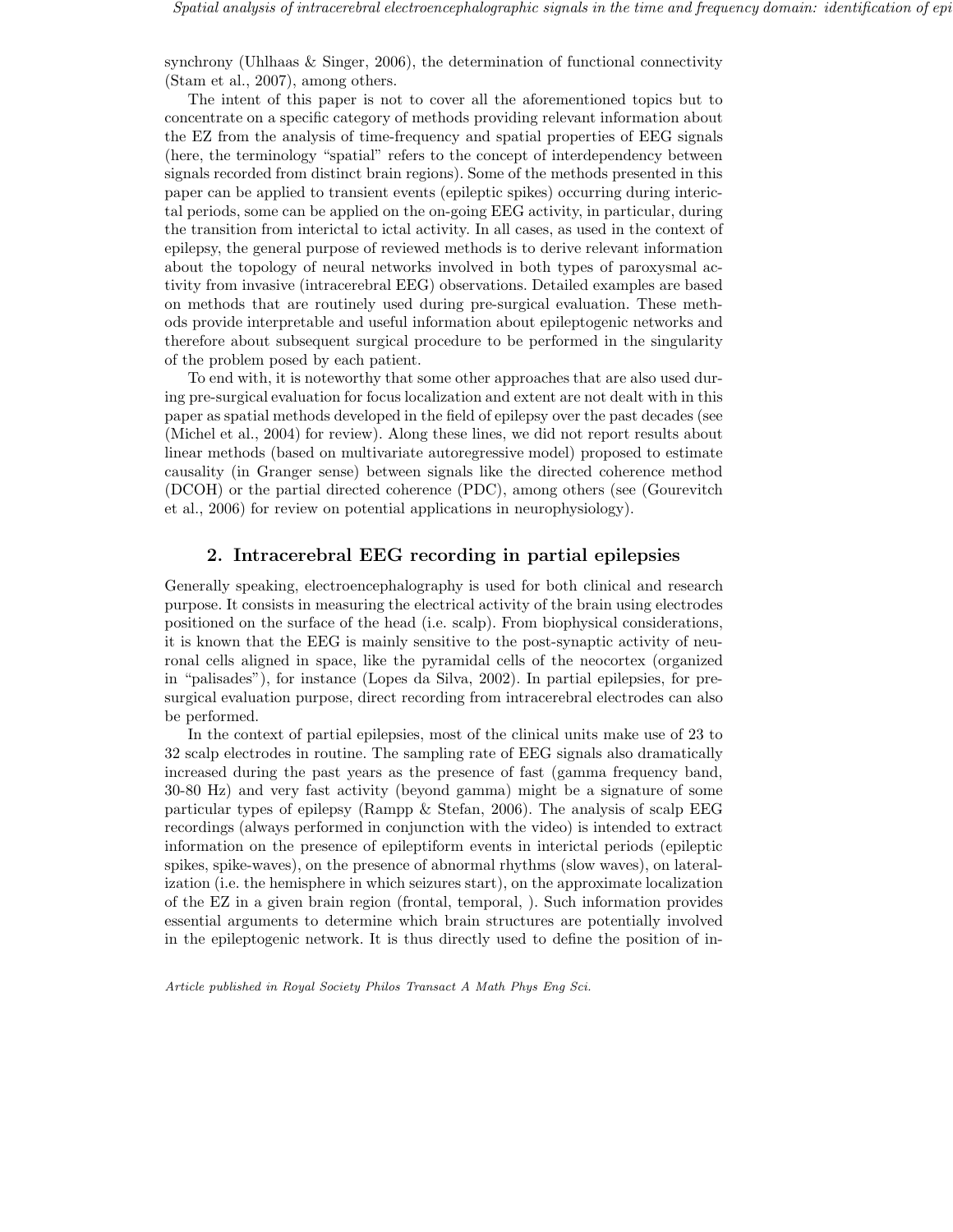tracerebral electrodes, prior to surgery. Indeed, intracerebral EEG recording may be necessary when hypotheses about the precise location and organization of the EZ (formulated from non invasive data) are not sufficient to define the surgical procedure (brain resection). Several techniques are available for direct recording of the brain activity depending on the type of electrode that is used and on the way electrodes are positioned in target brain structures. One of the gold standard is the "stereoelectroencephalography" (SEEG) introduced by Bancaud and Talairach in the 1960s (Bancaud & Talairach, 1973). This technique is illustrated in figure 1. It is based on the stereotaxic registering of the target anatomical structures and allows for recording of electrical activity within the intracranial space. This attempt to characterize the epileptic activity according to a three-dimensional topography remains in contrast to the other existing neurophysiological methods of presurgical exploration based on electrocorticography (ECoG) that uses subdural grid electrodes. The SEEG has been therefore developed in part with the aim of overcoming certain limitations linked with the 2-D and surface features of EcoG recording. The core of the method is the "anatomo-electro-clinical correlation": a close analysis of clinical signs (semiology) and their relationship with the regions primarily and secondarily involved in the epileptic discharge. The aim is to define a temporo-spatial profile of the seizure's origin and propagation, thus aiding the

## **3. From intracerebral EEG signals to epileptogenic networks**

(*a*) *Identification of subsets of structures involved in interictal activity*

## (i) *Research context and problem statement*

decision for accurate surgical intervention to be performed.

As mentioned previously, two types of epileptic activity reflect in EEG signals: seizures and paroxysmal transient events, often referred to as "interictal spikes" when they show a sharp component. The exact relationship between networks of structures involved in both types of activity is a recurrent question in epileptology. Although this relationship remains unclear, the analysis of interictal events is complementary to the analysis of seizures and is recognized as useful in the study of the epileptogenic zone. For the past decades, numerous studies were performed on interictal paroxysmal events both in human (Talairach & Bancaud, 1966) and animal models (Avoli & Barbarosie, 1999). Their morphology was first studied by Penfield and Jasper (Penfield & Jasper, 1954) who introduced two classes (primary and propagated) and found that sharper spikes were markers of the epileptogenic lesion. Then a central question was raised about the characterization of their spatiotemporal distribution, both in surface and intracerebral EEG signals (Barth et al., 1984; Chauvel et al., 1987; Stefan et al., 1990). Mapping techniques were developed (Badier & Chauvel, 1995) and revealed the origin of interictal spikes as well as possible propagation schemes. Several studies based on intracerebral recording in human also suggested that regions leading interictal activity may match seizure onset zones (Asano et al., 2003; Hufnagel et al., 2000). Their identification could therefore help to tailor resections in order to improve seizure control as suggested earlier in (Alarcon et al., 1997).

This brief literature review indicates that the co-occurrence of interictal spikes generated within distant structures can be considered as a key information. It also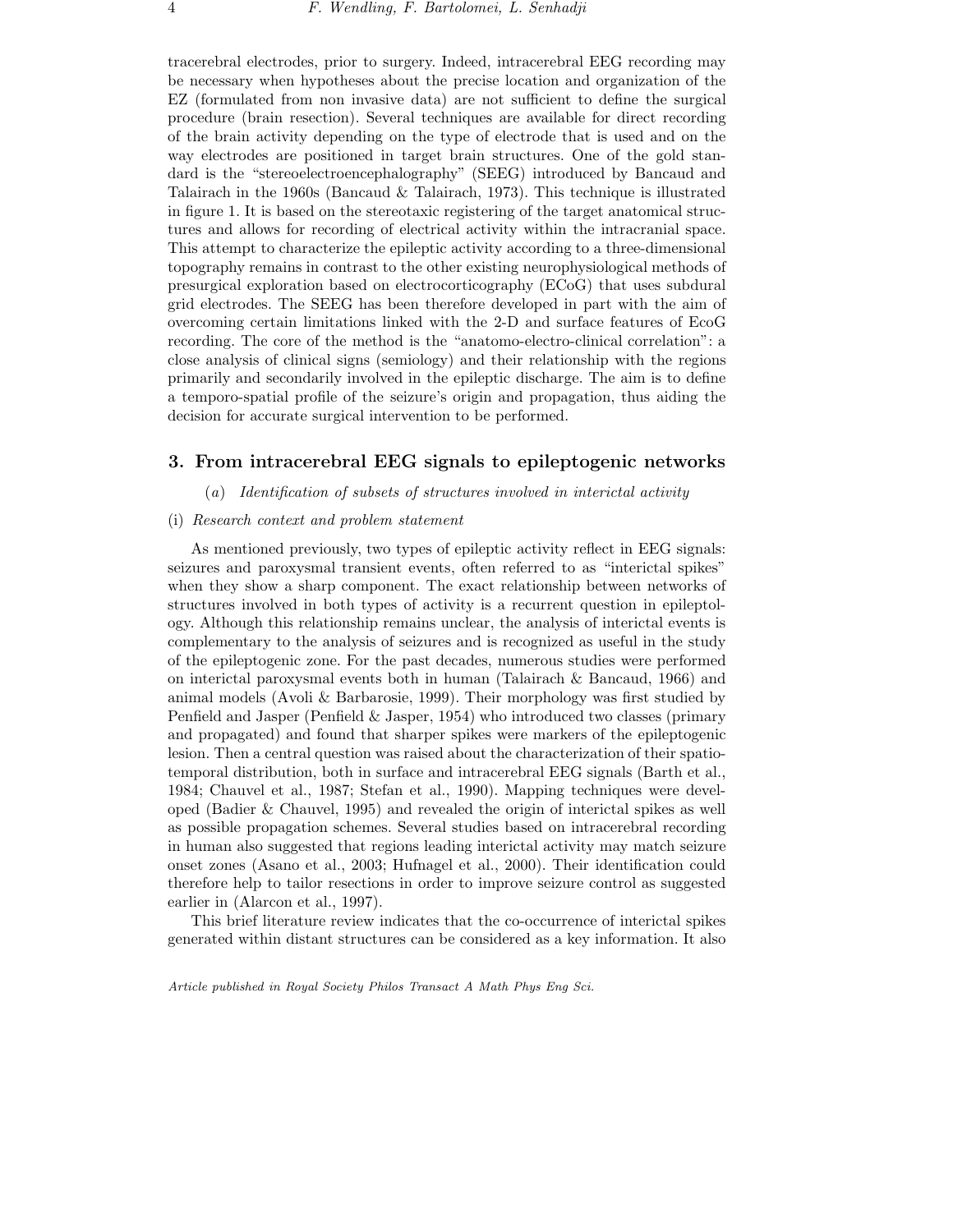

Figure 1. a) Stereoelectroencephalography (SEEG) recording technique used during pre– surgical evaluation of patients with drug-resistant epilepsy. b) An example of intracerebral EEG recording performed in a patient with TLE (interictal activity). Capital letters A, B, C, , B' refer to electrode labels. Targeted structures: A: amygdala and middle temporal gyrus, B: anterior hippocampus and middle temporal gyrus, C: posterior hippocampus and middle temporal gyrus, TP: temporal pole, H': insula and superior temporal gyrus, TB: temporo-basal cortex, GC: cingular gyrus, B': anterior hippocampus (contra-lateral electrode)

shows that questions related to the organization of transient epileptic events (in time and space) remain open: in a given patient, what are the cerebral structures involved during these events? Are these structures involved in a reproducible way? How can reproducibility be objectively characterized? The central question to be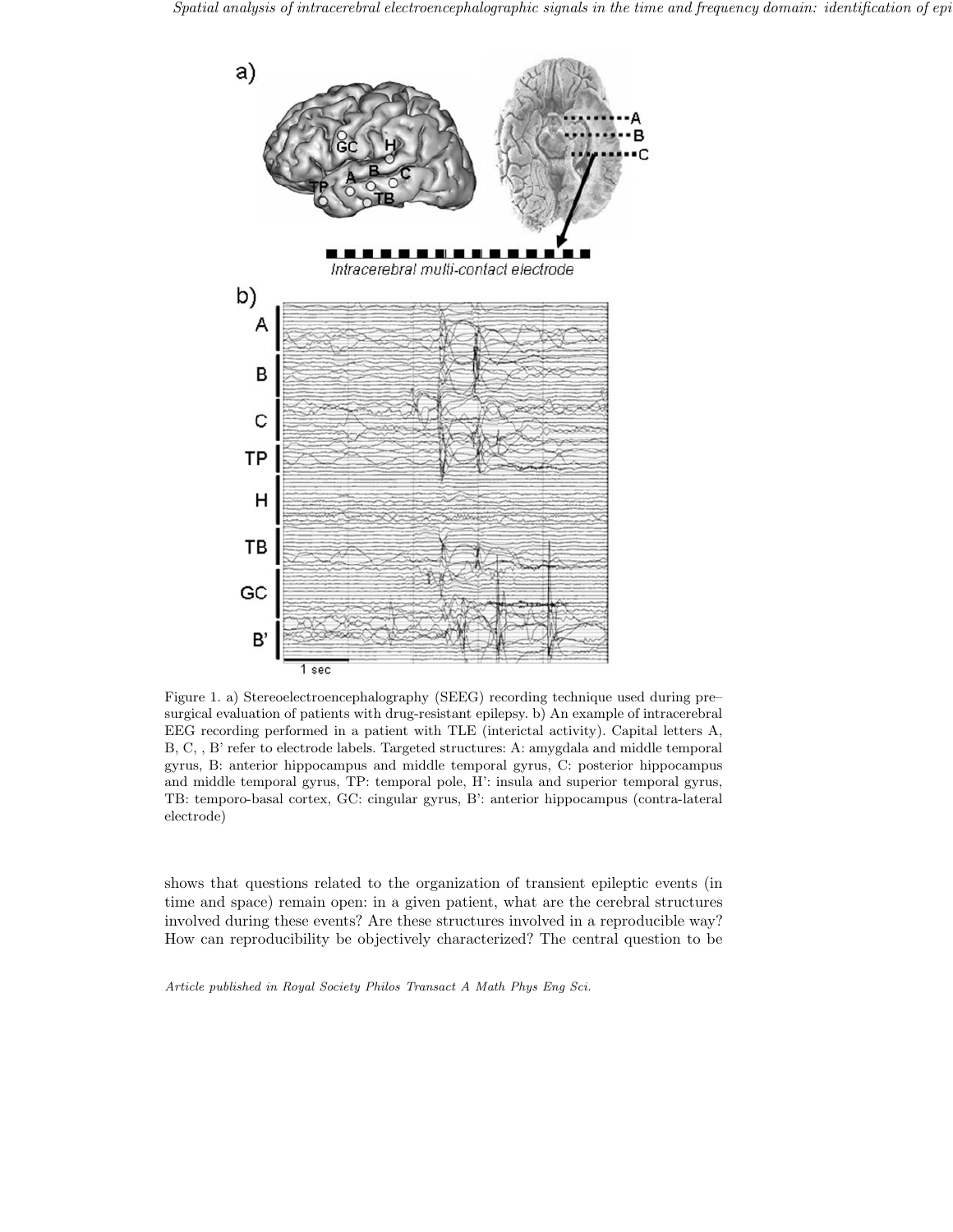solved from multichannel depth-EEG signals is therefore to automatically identify the multiple structures that are conjointly involved in the generation of transient epileptic events, in a reproducible way. This problem is particularly complex if one considers i) the tremendous amount of spikes (up to several thousands per hour) that can be recorded during pre-surgical evaluation that usually lasts for 5 to 8 days and ii) the apparent variability of electrophysiological patterns (in terms of EEG waveforms and involved brain structures during interictal events).

## (ii) *Method: automatic identification of subsets of co-activated structures (SCAS)*

Only few information processing methods able to statistically characterize the spatio-temporal distribution of interictal transient events in large data sets have been reported up to now. The objective of this section is to present the approach proposed in (Bourien et al., 2005; Bourien et al., 2004) that can be seen as a complement to the visual analysis performed by the epileptologist. From the processing of long duration intracerebral EEG recordings, this approach can automatically extract the subsets of brain structures frequently and conjointly involved in the generation of intracerebral interictal spikes (referred to as "subsets of co-activated structures" or "SCAS"). The approach is summarized in figure 2. It proceeds according to three steps that are briefly described below: a) the automatic detection of monochannel intracerebral interictal spikes (mono-IIS), b) the formation of multichannel intracerebral interictal spikes (multi-IIS), c) the automatic extraction of SCAS which makes use of a data mining algorithm and statistical tests.

1) Detection of monochannel intracerebral interictal spikes (mono-IIS) Mono-IIS are transient events frequently observed in EEG signals recorded in epileptic patients. The detection of interictal spikes is considered as a difficult problem. It has been - and is still - the topic of a large number of publications in the field of EEG analysis. Many algorithms have been proposed based on Fourier or wavelet transforms, on mimetic and rule-based approaches, on neural networks, on adaptive filtering (template matching), on principal or independent component analysis. Readers may refer to (Gotman, 1999) and to (Senhadji & Wendling, 2002; Tzallas et al., 2006) for partial reviews. As shown in many studies, even very recent (Brown et al., 2007), the ideal spike detector does not exist as the specificity and the sensitivity remain difficult to control in a context where i) the frequency of spikes is modulated by the patient state (Gotman  $\&$  Wang, 1992) and ii) where human experts have themselves difficulties, in some cases, to assess the presence of spikes in EEG signals (Dumpelmann & Elger, 1999).

From electrographic viewpoint, interictal events are generally characterized by a sharp component called spike, sometimes followed by a slow wave (Chatrian et al., 1974). The spike component (the "useful signal") is high amplitude and short duration compared to background EEG activity (the "noise"). In this section, we present a time-frequency domain method that makes use of a first stage for enhancing the signal-to-noise ratio and of a second stage for deciding whether or not a spike is present. The first stage is based on a wavelet decomposition which has proven particularly suited for enhancing transient signals well localized in time and in frequency. More specifically, a quadratic approach is used in which the cumulative value  $q(t)$  of squared modulus of outputs of a wavelet filter banks is computed at each sample time t (Senhadji et al., 1995). The amplitude of quantity  $q(t)$  is ran-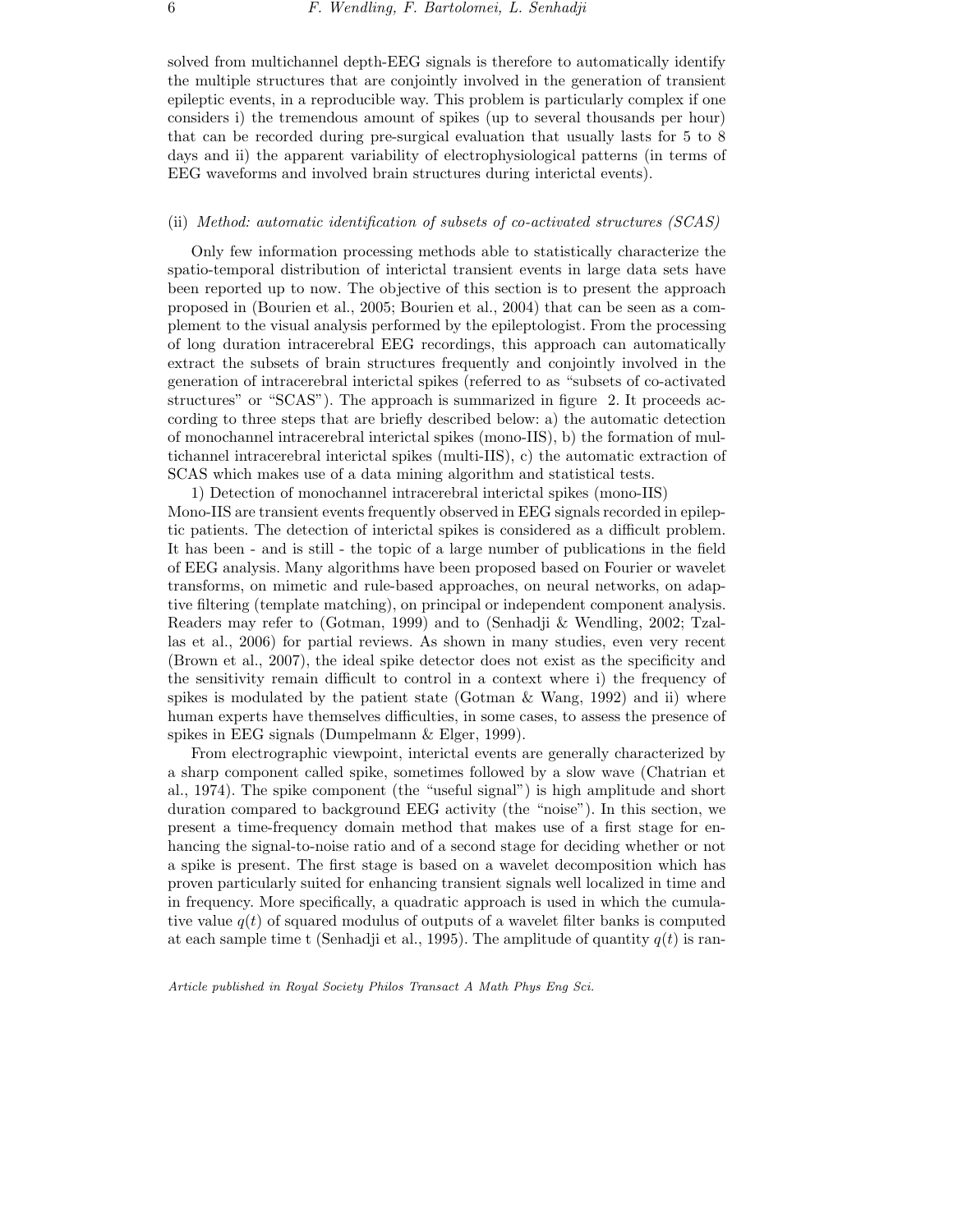dom and depend on the signal content. During background EEG, its mean value is low. Conversely, during spike episodes, its mean value become higher as coefficients associated with high frequency bands transiently increase. This behaviour is used in the second stage which makes use of a Page-Hinkley change-point algorithm (Basseville & Nikiforov, 1993) in order to automatically estimate time instants corresponding to abrupt changes of  $q(t)$ . In this method, two parameters (the bias and the threshold) are to be adjusted separately to adapt detection performances (in terms of false negatives and false positives). Using simulations (not reported here), authors showed that this detection method produces only few false negatives even if the rate of false positives may be higher compared to other methods. This feature was considered as acceptable since it minimizes the lost information (spikes not detected) and consequently has a limited effect on the next steps of the entire procedure of SCAS extraction. For the first stage of the whole detection procedure, authors also found that performances obtained for a wavelet based approach were similar to those obtained for a Gabor decomposition based approach in which filters have a uniform bandwidth (see for example (Senhadji et al., 1997) in which different quadratic spike detectors are quantitatively compared).

2) Identification of multichannel intracerebral interictal spikes (multi-IIS) The purpose of this step is to identify muti-IIS, defined as electrographic events appearing in multichannel EEG signals and including at least 2 mono-IIS that "co- $\alpha$  occur" in the same temporal interval of duration D. Typically, this issue can be solved using an algorithm based on a window of duration  $D$  sliding on multichannel EEG signals, after detection of mono-IIS (previous step), as described in (Bourien et al., 2004). This algorithm leads to the construction of an boolean matrix whose element is equal to 1 if a mono-IIS is present on channel within the jth multi-IIS, and is equal to zero otherwise. The columns of matrix B contain the co-occurrence information extracted from multichannel EEG data. This information is the input of the third step on the procedure aimed at extracting SCAS. In the following, this matrix is referred to as the "co-occurrence boolean matrix". In the identification of multi-IIS, the critical parameter is  $D$  which is dependant on both the duration of multi-IIS and on the time separating distinct multi-IIS. It must be sufficiently short to avoid fusion of temporally unrelated monochannel events but it must be long enough to avoid the situation where temporally related events are not detected. Experimentally, authors obtained good extraction of multi-IIS in mesial temporal lobe epilepsy (MTLE) for D values ranging between 100 msec and 250 msec in accordance with range values indicated in (Alarcon et al., 1994). D was then chosen to be equal to 150 msec.

3) Extraction of subsets of co-actived structures (SCAS)

This third step consists in extracting, from matrix  $B$ , "maximal" and "frequent" SCAS, i.e. the subsets including a maximal number distant brain structures that frequently co-activate during transient events. A straightforward exhaustive method for solving this problem is to classify all subsets present in  $B$  (each class corresponding to a set of column vectors with the same coordinates equal to 1) and to compute the frequency of occurrence of each class. However, for a high number N of channels, the algorithmic complexity becomes very high. As described in (Bourien et al., 2004), an alternative solution is to use algorithmic techniques coming from data mining that were proposed to efficiently extract frequent sets of items (or "itemsets") from large databases with reduced computation time. Such techniques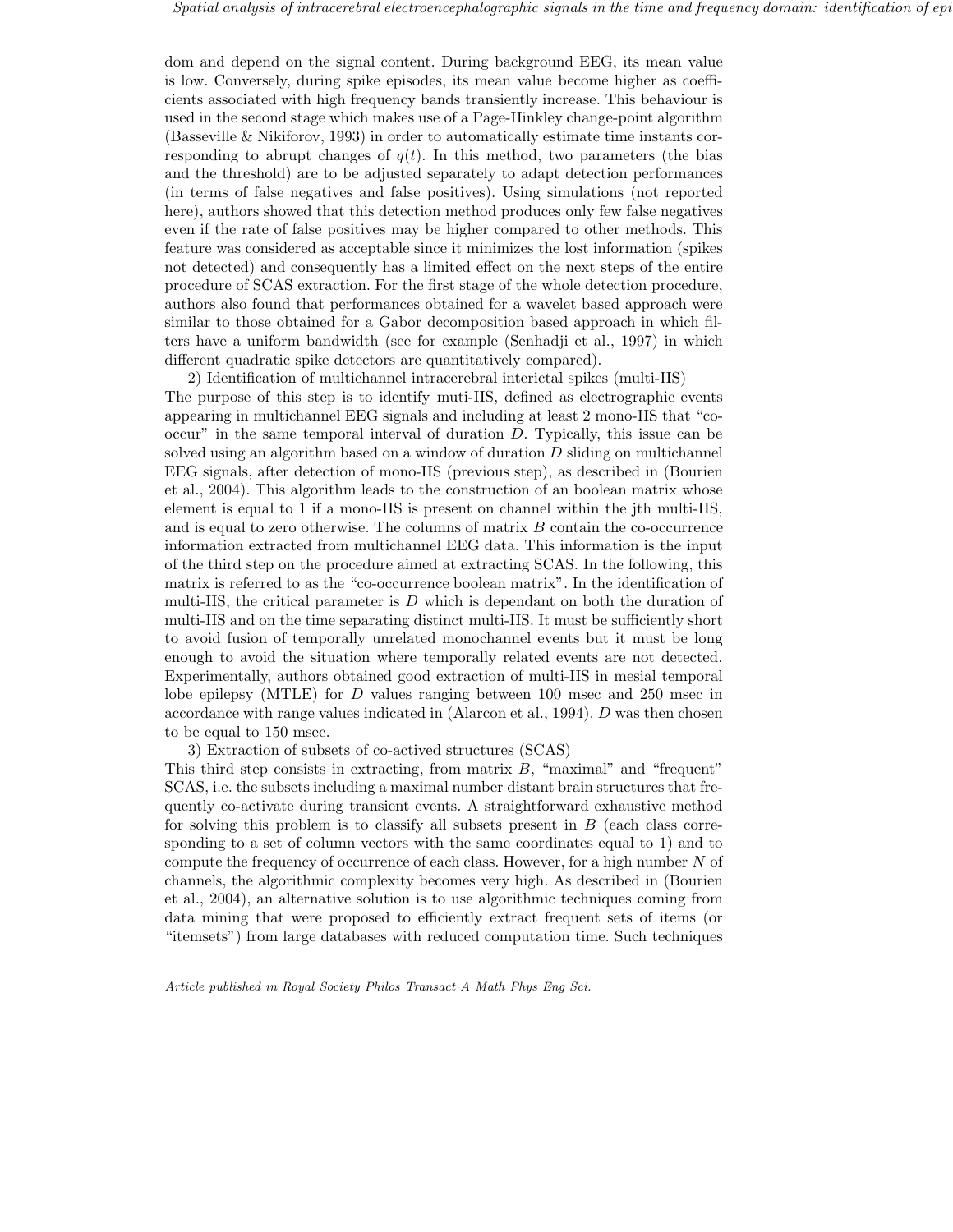were initially developed by Agrawal et al. (Agrawal & Srikant, 1994) and Mannila et al. (Mannila et al., 1994) who first proposed iterative methods that considerably reduce the number of candidate itemsets to be tested at each step. The key idea starts from the fact that i) a set of n items (or "n-itemset") is composed of at least 2 parent (n-1)-itemsets which partially overlap and ii) a n-itemset is frequent only if its two parents are themselves frequent. Based on these ideas, an algorithm called APRIORI was developed. The basic principle of APRIORI is quite simple: at iteration n, the candidate n-itemsets are built from the frequent (n-1)-itemsets and are compared to a threshold in order to evaluate if they are frequent. If so, they are called -frequent itemsets. Finally, for each discrete value of -frequent itemsets containing a maximum number of items can also be extracted by the algorithm. In our case, these maximal -frequent itemsets correspond to the SCAS to be extracted from co-occurrence matrix B, itself constructed from the detection of mono-IIS. At this level, Monte-Carlo simulations and statistical tests can be performed to evaluate the significance of extracted SCAS ("organized spatial distribution of mono-IIS" versus "random spatial distribution of mono-IIS").

#### a) Detection of mono-IIS and indentification of multi-IIS in intracerebral EEG



Figure 2. Signal processing method for identifying subsets of structures involved in interictal epileptic events (adapted from Bourien et al. 2005). See text for details.

#### (iii) *Results and discussion*

In this section, we report the main findings obtained from the application of the method in fifteen patients with intractable partial epilepsy of temporal origin. From simultaneous intracerebral recording of mesial (hippocampus, amygdala, entorhinal cortex, temporo-basal cortex, internal temporal pole) and lateral (superior, middle and inferior temporal gyri, insula, external temporal pole) structures, the first objective was to characterize the subsets of structures that co-activate during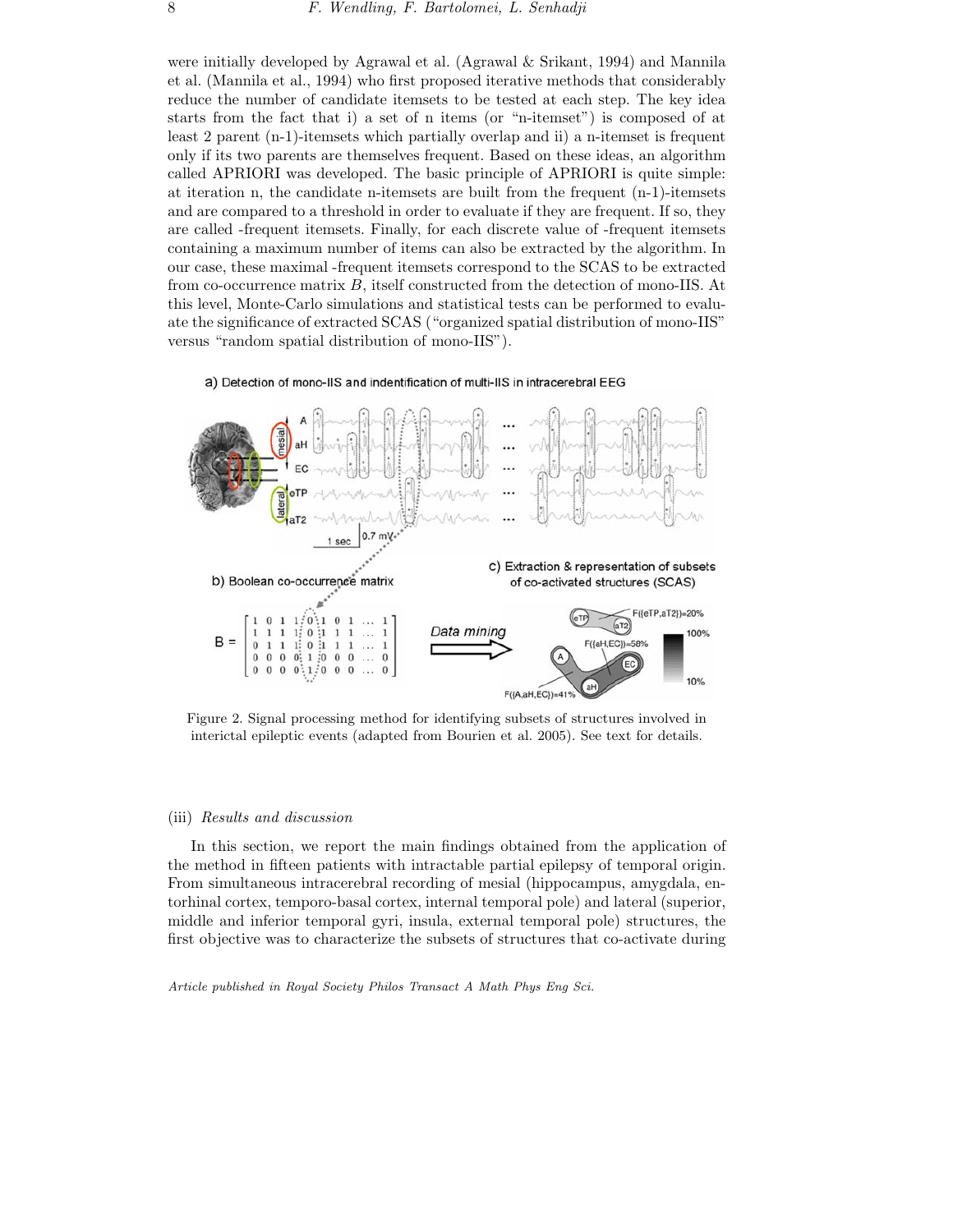the generation of interictal spikes. The second objective was to relate these subsets to particular anatomo-functional systems in the temporal lobe.

In order to give an idea, for a 1-hour interictal recording selected in each of the fifteen patients, the number of multi-IIS was found to vary from 492 to 7600 (mean  $\pm$  SD, 3322  $\pm$  2190) and fifty seven SCAS were automatically extracted for all patients. Figure 3 illustrates the type of result generated by the method. In this figure, the SCAS are represented in the same schematic way: cerebral structures are positioned along a circle (bottom: mesial temporal lobe, top: lateral temporal lobe) and extracted SCAS are represented using closed contour lines. Surfaces delineated by contours are colored using a grey scale that indicates the SCAS occurrence frequency (figure 3 -a). Results obtained from the visual inspection of SCAS in the fifteen cases showed that patients may be divided into two groups depending on the involvement of lateral structures of the temporal lobe. In the first subgroup of patients (8 out of 15) the networks generating epileptic spikes remain limited to the mesial structures of the temporal lobe (figure 3 -b). Therefore, a good spatial correspondence with the epileptogenic zone (defined as the site of primary organization of the ictal discharge) was observed. Conversely, in a second subgroup patients (7 out of 15), the networks generating epileptic spikes extend far beyond the mesial structures as most lateral neocortical structures were found to be involved in extracted SCAS (figure 3 -c). Moreover, in all patients, at least one SCAS was localized in the mesial part of the temporal lobe with a significant incidence of the subset formed by the anterior hippocampus and entorhinal cortex. This result is consistent with respect to available data about hippocampal pathways (axons of the perforant path - major input to the hippocampus - arise principally in layers II and III of the entorhinal cortex which is, in return, an output from the hippocampus). Among mesial structures, the temporobasal cortex and the internal part of the temporal pole were found to belong to SCAS identified in the mesial temporal lobe as well as SCAS identified in the lateral temporal lobe. This "pivotal role" can mainly be interpreted by the anatomy of the temporal region as these structures are connected to both the limbic system and the lateral neocortex.

To end with, the whole method provides spatial information about mesial and/or lateral structures that are more likely to be conjointly involved in the generation of interictal spikes and allows for categorization of patients with respect to this information. This may be the first step towards better understanding of the relationship that may exist between networks involved in interictal activity and networks involved in seizure activity and therefore towards enhanced use of interictal activity for diagnosis.

## (*b*) *Identification of subsets of structures involved in ictal activity*

#### (i) *Research context and problem statement*

In human partial epilepsies, the identification of neuronal networks that are involved in the genesis and in the propagation of seizures is the main issue. Indeed, accurate localization and determination of these epileptogenic networks (that may extend over distant brain structures) is the pre-requisite for defining the subsequent therapeutic strategy, precisely aimed at suppressing seizures by annihilation of epileptogenic networks. The question of identifying such networks in the brain is closely related to the question of characterizing 'abnormal' functional couplings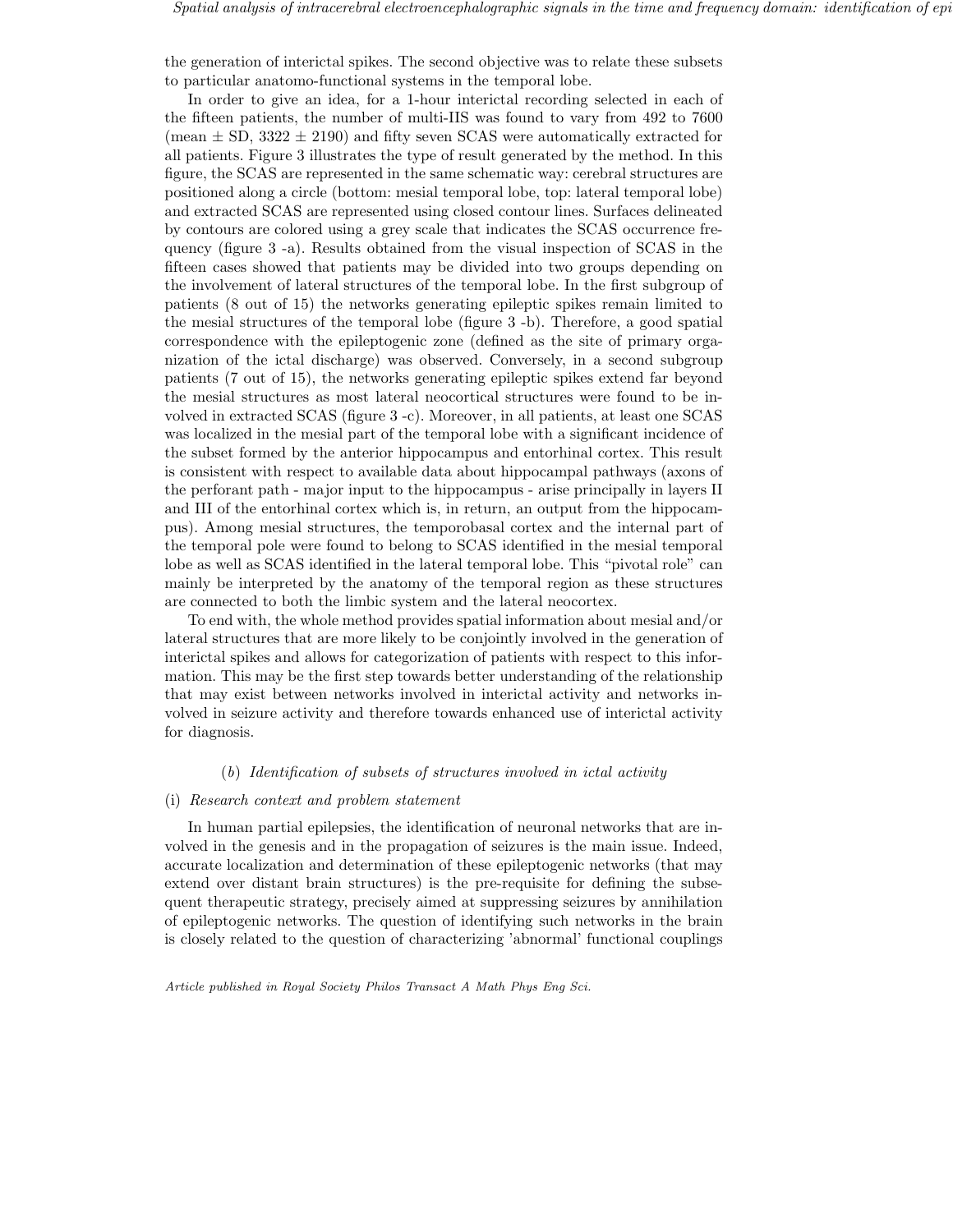

Figure 3. Examples of results obtained from the method illustrated in figure 2. a) Recorded brain structures are placed over a circle for graphical representation. The method was applied in 15 patients with mesial TLE. Results showed that in a first subgroup of patients (8 out of 15), the networks generating epileptic spikes remain limited to the mesial structures of the temporal lobe. In the second subgroup (7 out of 15), the networks generating epileptic spikes extend far beyond the mesial structures as most lateral neocortical structures can also be involved in extracted subsets. b) and c) Examples of automatically-identified SCAS in both cases. Abbreviations: A=amygdala; aH=anterior hippocampus; EC= entorhinal cortex; pH=posterior hippocampus; TbC=temporobasal cortex; iTP=internal temporal pole; T3=middle part of inferior temporal gyrus; pT2=posterior part of middle temporal gyrus; mT2=middle part of middle temporal gyrus; aT2=anterior part of middle temporal gyrus; T1=superior temporal gyrus; I=insula; eTP=external temporal pole.

among neuronal ensembles possibly distributed over distant areas. Tackled questions relate to the characterization of interconnections between structures during the transition from preictal activity to ictal activity: are some structures functionally connected? Can abnormal couplings be identified? How do couplings evolve during the interictal to ictal transition and during the time course of seizures? Do some structures play a leading role in the seizure generation process?

Such questions can be approached using signal processing techniques applied on electrophysiological signals recorded from these ensembles. As far as depth-EEG signals (that are local field potentials as recorded by macroscopic intracerebral electrodes) are concerned, numerous studies have been dedicated to the development and/or to the use of methods aimed at quantifying the functional coupling between recorded sites.

Formally, the two questions that are addressed can be stated as follows. Given two field signals  $X(t)$  and  $Y(t)$ , respectively recorded from two groups of neurons and  $G_X$  and  $G_Y$ , 1) how can we quantify, from  $X(t)$  and  $Y(t)$ , the functional coupling (in the wide sense) between  $G_X$  and  $G_Y$ ? And 2) how can we estimate, by signal processing, which of the four following situations is the most likely to occur:  $G_X$  is leading  $G_Y, G_Y$  leading  $G_X, G_X$  and  $G_Y$  mutually influence each other, and finally  $G_X$  and  $G_Y$  are independent?

To solve these issues, proposed methods all rely on the same main assumption: the functional coupling between two neuronal ensembles can be quantified by measuring the statistical relationship between the two signals, each signal arising from one neuronal ensemble. In the literature, various terms are used to denote this statistical relationship, such as the "degree of coupling", the "degree of association", the "synchronization" or the "interdependency" between signals, among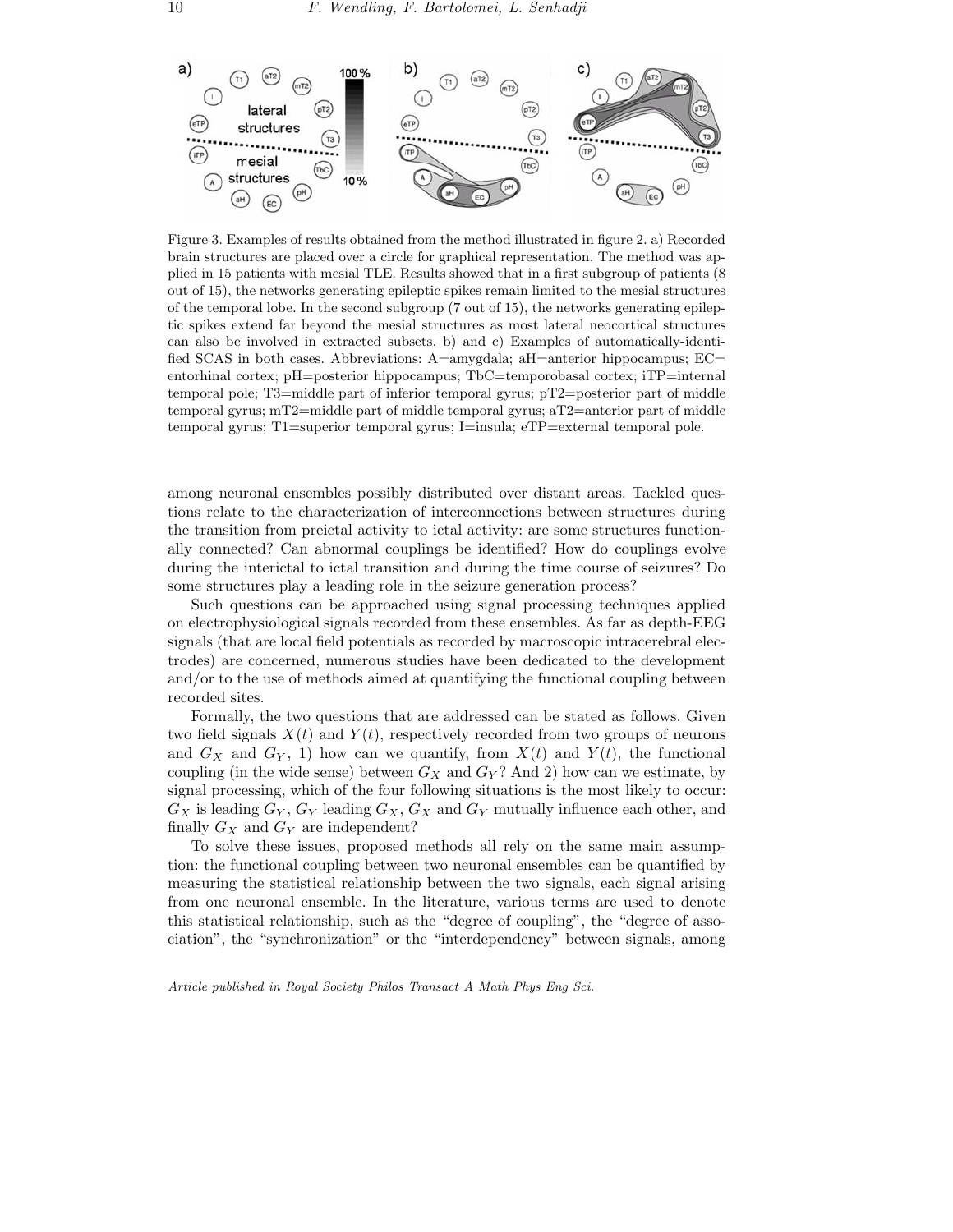others. Proposed methods can be divided into two categories depending on the assumptions regarding the relationship between signals. Linear methods include the linear cross-correlation or the coherence function. They were proposed and used to study functional couplings between brain regions during cognitive tasks or during epileptic seizures. In this field, pioneer works were initiated by Brazier et al. (Brazier, 1972) who made use of the coherence function to study the propagation of epileptic activity from intracerebral recordings. They were followed by Gotman (Gotman, 1987) who studied interhemispheric relationships in partial seizures and by Duckrow et al. (Duckrow & Spencer, 1992) and Franaszczuk et al. (Franaszczuk & Bergey, 1999) who analyzed synchronization mechanisms occurring at the onset of seizures. Besides these linear methods, the potential usefulness of nonlinear techniques in the field of EEG was also studied from the early 80's. A first family of methods based on mutual information (Mars & Lopes Da Silva, 1983) or on nonlinear regression (Pijn & Lopes Da Silva, 1993; Wendling et al., 2001) was first introduced. A second family then developed based on methods coming from nonlinear physics (nonlinear dynamical systems) and chaos theory (Iasemidis et al., 1990; Lehnertz, 1999).

#### (ii) *Method: nonlinear regression analysis*

Nonlinear regression analysis is a non parametric method aimed at evaluating the dependency of random process (a time-series signal Y recorded from  $G_Y$ , for instance) on another process (signal X recorded from  $G_X$ , for instance) from samples only (no data model) and independently of the type of relation between the two processes. This method was first used in the field of EEG analysis by Pijn and colleages (Pijn, 1990; Pijn et al., 1992) who showed that it performed better than methods based on linear regression or mutual information for analyzing the interdependences between intracerebral EEG signals (experimental model of generalized epilepsy). An evaluation of this method was then performed based on realistic simulation of EEG signals generated by coupled populations of neurons (Wendling et al., 2000). We showed that this method can be applied to human intracerebral EEG data for characterizing seizure patterns (Wendling et al., 2001). In particular, we used it to study ictal processes in patients with TLE. Results led to the proposition of a new classification of seizures based on the early involvement of medial and/or lateral structures of the temporal lobe (Bartolomei et al., 2001).

Nonlinear regression analysis is a bivariate method that measures the degree of association between two variables. This measure is often referred to as the "nonlinear correlation coefficient  $h^{2n}$ , by analogy with the well-known linear correlation coefficient  $r^2$ . Formally, the nonlinear correlation coefficient  $h^2$  is computed from the signals  $X(t)$  and  $Y(t)$ , by considering that the amplitude y of signal  $Y(t+\tau)$  is a perturbed function of the amplitude x of signal  $X(t)$  (i.e. equal to the conditional mean of  $Y(t + \tau)$  given  $X(t) = x$ ). The variance of the perturbation corresponds to the conditional variance of  $Y(t + \tau)$  (i.e. the residual variance on  $Y(t + \tau)$  after prediction of y values from  $x$  values). In pratice, this conditional variance can be estimated from a piecewise linear regression curve  $Y(t + \tau) = h(X(t)).$ 

$$
h^{2}(\tau) = 1 - \frac{VAR[Y(t+\tau)/X(t)]}{VAR[Y(t+\tau)]}
$$
\n(3.1)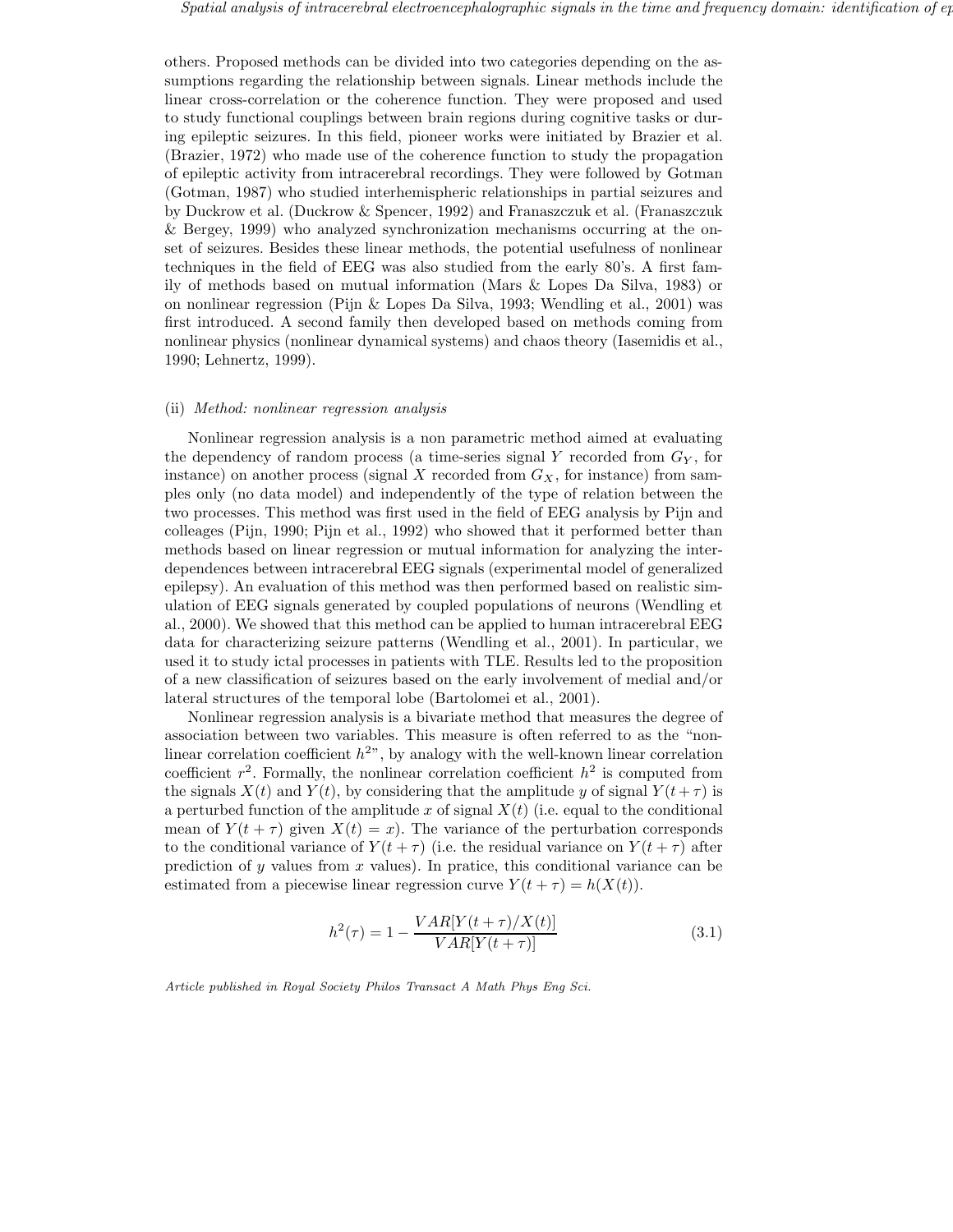where

$$
VAR[Y(t+\tau)/X(t)] \hat{=} \operatorname{argmin}_{h} \mathbb{E}[Y(t+\tau) - h(X(t))]^{2} \tag{3.2}
$$

The computation of  $h^2(\tau)$  is reiterated for different values of the time shift  $\tau$  between  $X(t)$  and  $Y(t + \tau)$ , leading to the time shift  $\tau^*$ , or time delay, for which  $h^2(\tau)$  is maximum:

$$
h^{2} = \max_{\tau_{min} < \tau < \tau_{max}} [h^{2}(\tau)] = h^{2}(\tau^{*}) \tag{3.3}
$$

 $h^2$  is the non linear correlation coefficient. Its values are comprised between 0 (X) and Y are independent) and 1 (Y is determined by  $X$ ). The main advantage of nonlinear regression is that it does not require any assumption of the nature (linear or nonlinear) of the relationship between the two signals, bringing a solution to a common pitfall of linear regression. Another interesting property of the nonlinear correlation coefficient  $h^2$  is that is asymmetrical: the  $h^2$  value, when computed from signal X to signal Y, differs from the value computed from signal Y to signal X. This information was shown to be useful for characterizing the causality between signals (Arnhold et al., 1999). Following this idea, a "direction index" (named  $D$ ) was proposed by (Wendling et al., 2001). It makes uses of both this asymmetry information and the time delay information to provide an indication about which of the two signals is most likely driving the other one. More recently, rigorous studies confirmed the usefulness of  $h^2$  parameter for quantifying statistical relationships between random signals (Kalitzin et al., 2007).

## (iii) *Results*

An example of results obtained with nonlinear regression analysis in TLE is illustrated in figure 4. Analyzed EEG signals (figure 4 - a) were recorded from intracerebral electrodes positioned in medial (amygdala, hippocampus, temporobasal cortex, internal part of the temporal pole) and in lateral (external temporal pole, middle temporal gyrus from anterior to posterior part) during the transition from preictal activity to seizure activity.  $h^2$  values were computed pair wise (81) possible pairs for the 9 signals recorded from 9 structures in the temporal lobe) and averaged over 6 periods of 10 seconds each (2 pre-ictal, 3 per-ictal and 1 post-ictal). They were then represented in two complementary ways: color-coded nonlinear correlation matrices (figure  $4 - b$ ) and graphs (figure  $4 - c$ ) in which the nodes correspond to brains structures and in which the links are proportional to  $h^2$  values (i.e. thick line denote high  $h^2$  and is interpreted as strong coupling between considered structures). In nonlinear correlation matrices, all information is represented. In the graphs, only significantly-high  $h^2$  values (i.e. greater than average  $h^2$  values computed over the interictal period  $+2$  standard deviations) are displayed. One can see that dramatic modifications of  $h^2$  values (interpreted as couplings between structures) occur during the transition from "normal" background activity to ictal activity. In particular, a strong increase of  $h^2$  values is observed just after the onset of the seizure marked by the appearance of fast oscillations in the limbic system (amygdala, hippocampus, temporo-basal cortex) (figure 4 - b, period 3). As the seizure develops (figure 4 - b, period 4 and 5), the spread of ictal activity is characterized by  $h^2$  values which become higher, not only among signals from the limbic system but also between signals from the limbic system and signals from lateral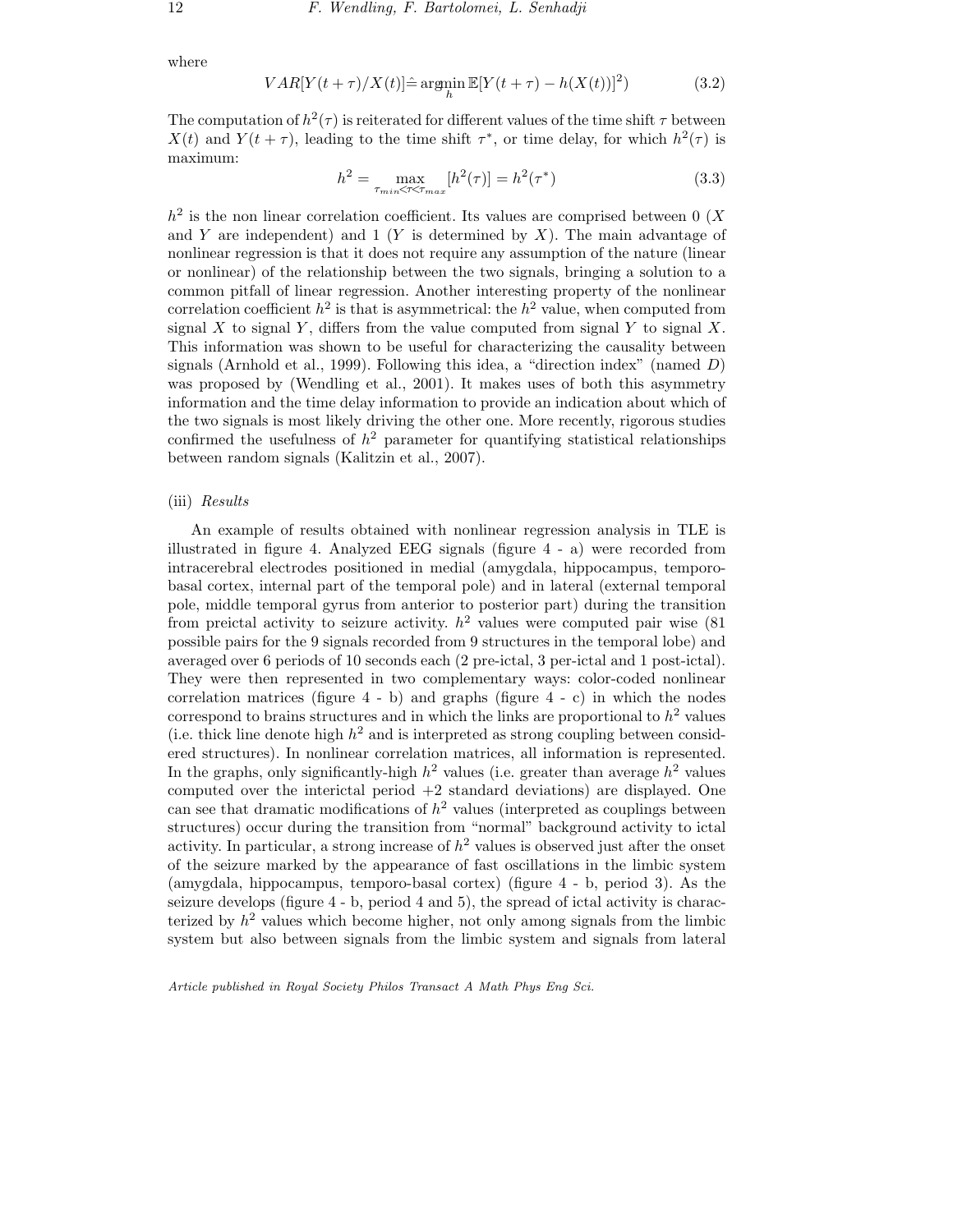neocortical structures. Detailed inspection of correlation matrices also reveals the possible strong asymmetry of the nonlinear correlation coefficient. For instance,  $h^2$ value computed from e.TP to p.MTG over period 5 is higher than that computed in the opposite way. This denotes the possible propagation of the seizure from the external temporal pole (e.TP) to the posterior middle temporal gyrus (p.MTG) which is plausible from the anatomo-functional point of view.



Figure 4. Characterization of epileptogenic networks in the temporal lobe during the transition from preictal to seizure activity. a) Intracerebral EEG recoding performed in a patient with mesial TLE. b) Color-coded nonlinear correlation matrices obtained from the pair-wise computation of nonlinear correlation coefficient  $h^2$  over 6 different ten-second intervals chosen during the pre-ictal period  $(1, 2)$ , the ictal period  $(3, 4, 5)$  and after seizure termination (6). c) Graphical representation in which the lines indicate "abnormally strong" couplings between the two considered structures (graph nodes). Only significantly high interdependencies are represented (i.e.  $h^2$  values greater than 0.32. This value corresponds to the average  $h^2$  value computed over the interictal period  $+2$  standard deviations). Line thickness is proportional to  $h^2$  values.

## (iv) *Discussion*

This example shows the usefulness of methods aimed at characterizing the interactions between structures before and during seizures. However, the nonlinear regression analysis is not the only method that can provide such information and the user is often confronted to the delicate situation where several methods can be used and where discrepancies can be observed in the results provided by these methods. Recently, two important issues were debated in this context: i) whether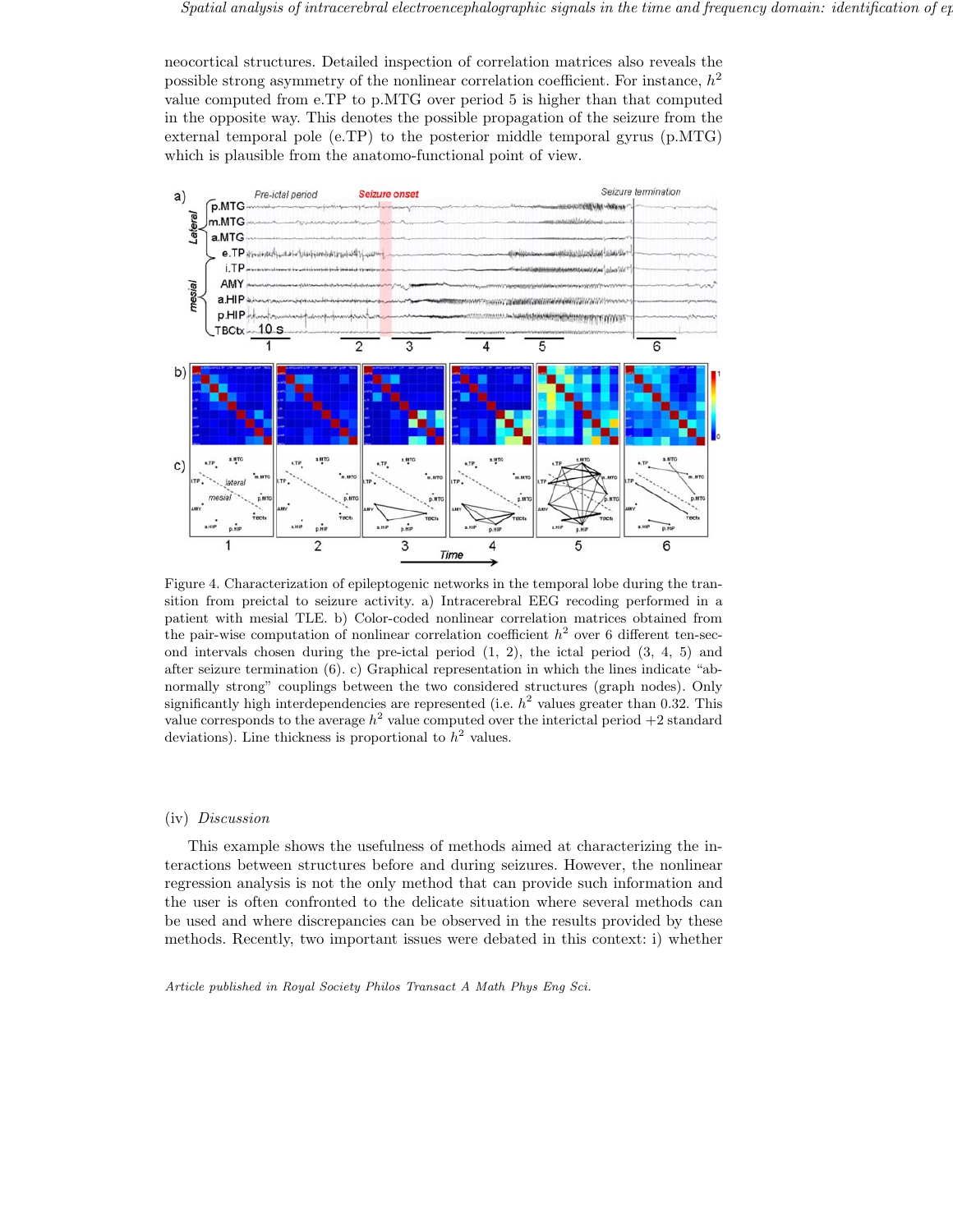or not nonlinear methods perform better than linear ones and ii) whether or not frequency-dependent methods should be preferred, as some epileptic phenomena may occur in a restricted frequency domain. Regarding this second point, one should notice that the frequency of EEG signals has long been considered as a key parameter that directly relate to the oscillatory behavior of recorded brain systems. As mentioned, nonlinear methods have the capability to account for the nonlinearity of relationship. However, the fact that most the existing ones are generally independent from frequency or at most related to large frequency sub-bands can be considered as a limitation. Conversely, linear methods can not provide information about the possibly nonlinear nature of the relationship but they can easily account for the signal frequency with a good resolution. The best example is probably the coherence function defined as the cross-spectral density normalized by the power spectral densities of the two signals. Indeed, linear coherence-based methods have been widely used in the field of EEG analysis. However, as underlined in (Zaveri et al., 1999), the coherence function is estimated, in practice, from the Fast Fourier Transform (periodogram method) and proposed estimators are generally characterized by strong bias and variance which make the interpretation of results difficult, especially when the correlation between signals is weak. This problem was addressed by defining frequency bands. For instance, classical delta, theta, alpha, beta and gamma EEG bands were used to average the coherence function (Razoumnikova, 2000) or to filter signals before computation of the cross-correlation (Nikolaev et al., 2001; Wendling et al., 2003). However, this is again not entirely satisfactory as the choice of frequency bands is critical (some important phenomena may be neglected if are bridging two user-defined sub-bands). Some of these difficulties are addressed in (Ansari-Asl et al., 2005). The authors proposed a novel estimator for characterizing the evolution of linear relationship between signals both in the timefrequency domain. This estimator, denoted by  $r^2(t, f)$ , is based on the computation of the Pearson Product-Moment correlation between EEG signals filtered in narrow and overlapping frequency bands (a continuous filter bank is used). Briefly, this estimator has two advantages: i) no assumption on frequency bands is required and ii) although it asymptotically behaves like the classical coherence estimator, it was shown to perform better in terms of bias and variance under certain conditions about frequency dependent time delay values between signals.

An example is provided in figure 5 which shows two depth-EEG signals respectively recorded from the amygdala and the anterior hippocampus during the transition to seizure in a patient with TLE (figure 5 -a). Both signals are nonstationary as depicted in figure 5 -b which provides respective spectrograms. Typically, at seizure onset, a high frequency activity (fast oscillations around 30 Hz) is observed in the brain structures involved in the seizure process (arrows on the spectrograms). The time-frequency characterization of the relationship between the two signals using the  $r^2(t, f)$  estimator is illustrated in figure 4 -c. It reveals that a strong relationship exists between the narrow-band activities generated by the two structures and previously observed on spectrograms (around 30 Hz, see arrow). Such "hypersynchronization" would be very difficult to detect visually. Moreover, this phenomenon is not revealed by the frequency-independent nonlinear regression analysis method, as illustrated in figure 5 -d. Indeed, any method that globally performs an averaging over the frequency domain can be "blind" to synchronization processes highly localized in frequency. Therefore, this example shows the usefulness of frequency-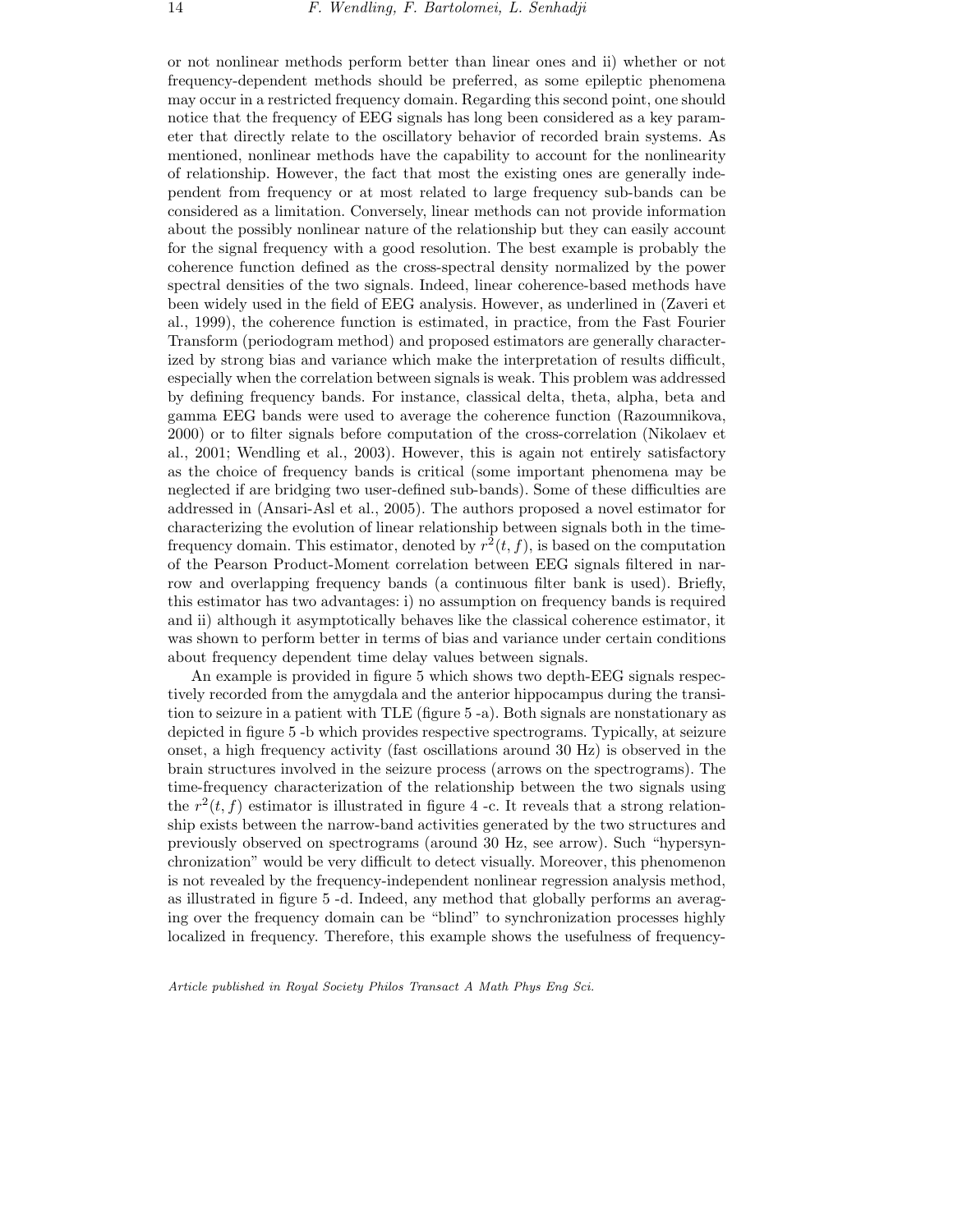dependent methods able to track the evolution of the relationship between signals in the time-frequency plane with a good resolution.



Figure 5. Results obtained on real data. a) Depth-EEG signals recorded from amygdala (AMY) and hippocampus (HIP) in human during transition to seizure activity in temporal lobe epilepsy. b) Spectrograms corresponding to depth-EEG signals obtained from short-term Fourier transform. c) Estimated relationship between the two signals in the time-frequency plane using the  $r^2(t, f)$  method (frequency-dependent). The method reveals a synchronization process well localized in frequency at seizure onset. d) Estimated relationship between the two signals using the  $h^2(t)$  nonlinear regression analysis method (frequency-independant). The method is not sensitive to the narrow-band synchronization process at seizure onset.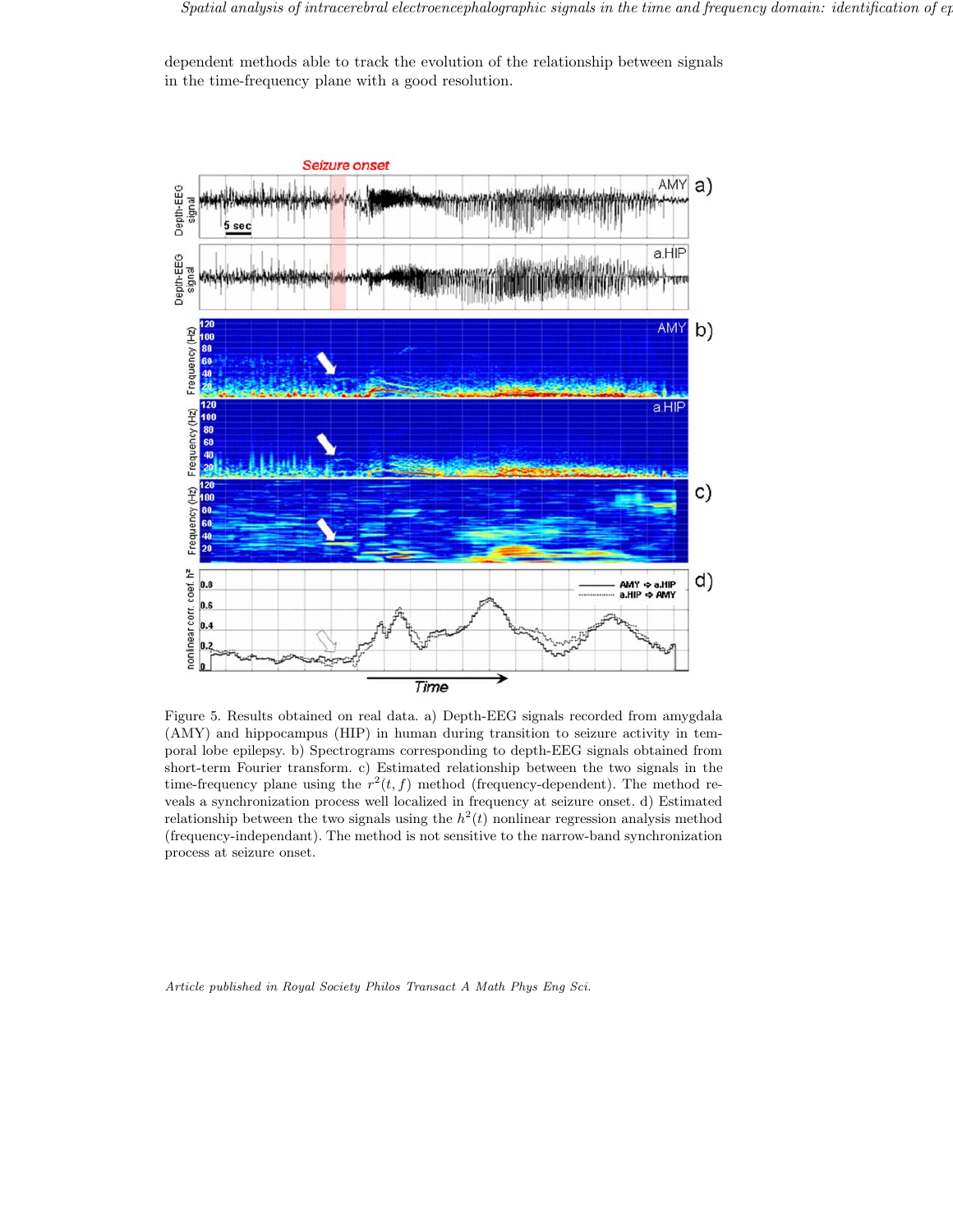## **4. Conclusions**

Among electrophysiological investigation methods, electroencephalography still occupies an important place as it allows for studying brain activity in general, and epileptic processes in particular, with appropriate time resolution.

Epilepsy is a complex dynamical disease (Lopes da Silva et al., 2003). The term "epilepsy" refers to a wide variety of neurological syndromes and disorders. In this panorama, partial epilepsies in which seizures start in a relatively circumscribed area of the brain represent 60% of the cases. In this paper, we focused on pharmacoresistant partial epilepsies which are considered as severe forms of epilepsy (since significant reduction of the frequency of seizures can not be obtained with drugs) and in which surgery may be indicated.

Scalp-EEG or depth-EEG signals recorded in patients with drug-resistant partial epilepsy convey important information about epileptogenic networks that must be localized and understood prior to any therapeutic procedure. However, this information, often subtle, is "hidden" into the signals. It is precisely the role of signal processing to reveal this information and put it into a "coherent and interpretable picture" that can participate to the elaboration of the decision about which part of the network should be operated on in order to suppress seizures (i.e. the therapeutic strategy).

The methods presented in this paper apply to intracerebral EEG. We think that progress must still be accomplished in the analysis of scalp EEG recorded in patients with partial epilepsy. This modality has the enormous advantage of being non invasive. However, it only allows for a global recording of the brain activity, conversely to intracerebral EEG in which electrodes implanted in brain structures record local field potentials. Therefore, the problem of identifying epileptogenic networks from scalp recordings is highly complex in a context where signals are also largely contaminated by patient-related artefacts (like muscular activity due to the movements of the patient during seizures). Among recent advances in quantified scalp EEG analysis, one can mention the use of blind source separation techniques for removal of ocular artefacts and noise (see (James & Hesse, 2005) for a review on the use of independent component analysis for biomedical signals and (Kachenoura et al., 2008) for performance comparisons of ICA methods or the use of nonlinear regression for the lateralization of seizures in TLE (Caparos et al., 2006).

Finally, presented and quoted methods belong to a more general approach, often referred to as data-driven processing. They provide quantities which participate in the description of the observations and subsequently in the decision that can be taken from EEG signals. We think that such a descriptive approach can be valuably complemented by a model-driven processing aimed at providing clues about the pathophysiological mechanisms involved into the generation of signals. In the field of epilepsy, several studies already showed that neurophysiologically-relevant computational models can be used to interpret quantities provided by signal processing methods. For instance, it was shown that models of coupled populations of neurons can be used to explain the time-course of interdependencies between depth-EEG signals during partial seizures (Wendling et al., 2001). Following the same idea, the statistics of occurrence of absence seizures could be explained by the bi-stable property of a model of the thalamo-cortical loop (Suffczynski et al., 2005). More generally, the development of computational models is rapidly grow-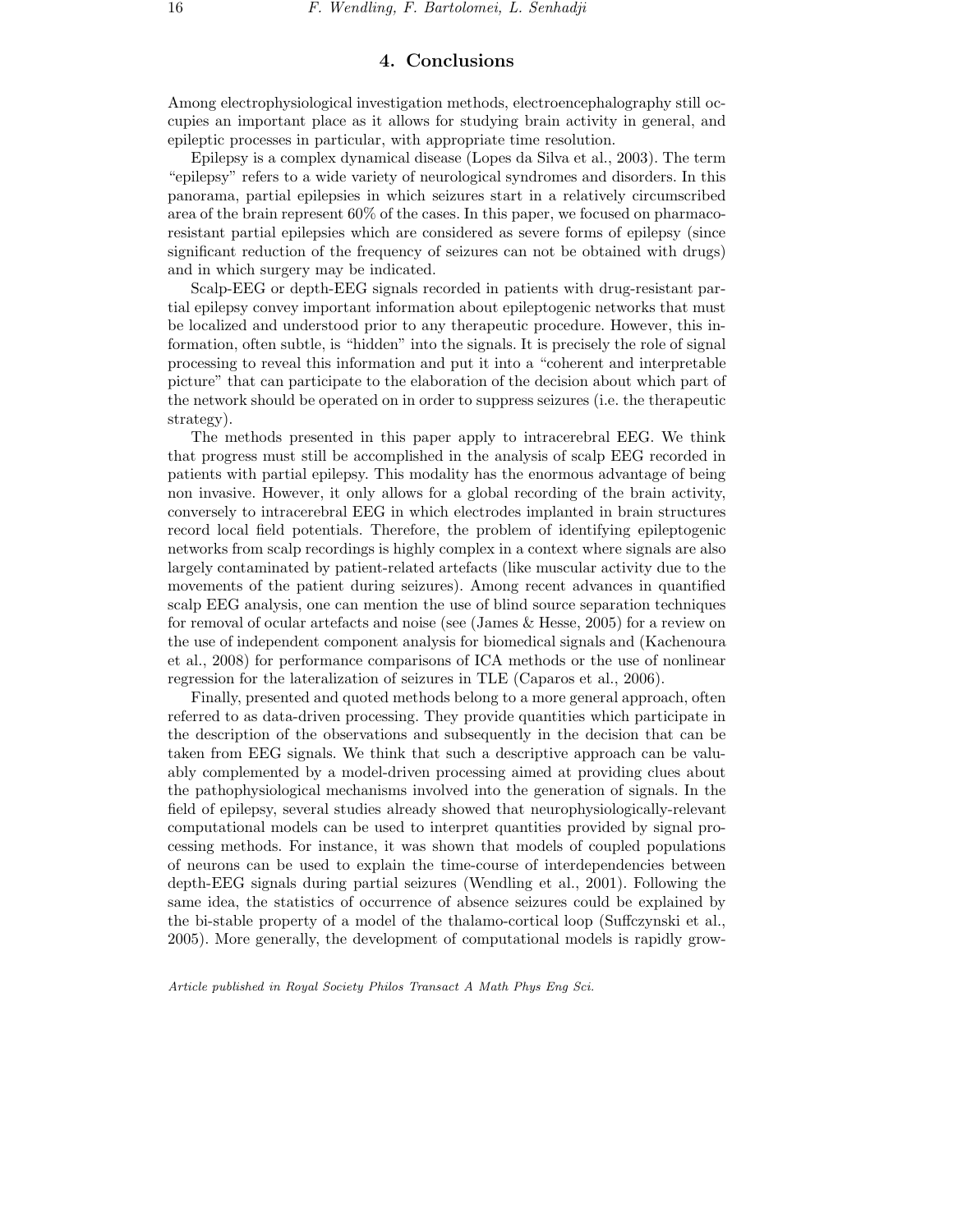ing as there is also a need for integrating and structuring the tremendous amount of data that is continually accumulating in epilepsy research at both clinical and experimental level (Suffczynski et al., 2006, Chakravarthy et al. 2007).

## **5. References**

- Agrawal, R. & Srikant, R. 1994 Fast Algorithms for Mining Association Rules. Proc. of the 20th Int'l Conference on Very Large Databases, Santiago, Chile, 487.
- Alarcon, G., Garcia Seoane, J. J., Binnie, C. D., Martin Miguel, M. C., Juler, J., Polkey, C. E., Elwes, R. D. & Ortiz Blasco, J. M. 1997 Origin and propagation of interictal discharges in the acute electrocorticogram. Implications for pathophysiology and surgical treatment of temporal lobe epilepsy. Brain 120 ( Pt 12), 2259-82.
- Alarcon, G., Guy, C. N., Binnie, C. D., Walker, S. R., Elwes, R. D. & Polkey, C. E. 1994 Intracerebral propagation of interictal activity in partial epilepsy: implications for source localisation. J Neurol Neurosurg Psychiatry 57, 435-49.
- Ansari-Asl, K., Bellanger, J. J., Bartolomei, F., Wendling, F. & Senhadji, L. 2005 Timefrequency characterization of interdependencies in nonstationary signals: application to epileptic EEG. IEEE Trans Biomed Eng 52, 1218-26.
- Arnhold, J., Grassberger, P., Lenhertz, K. & Elger, C. 1999 A robust method for detecting interdependences: application to intracranially recorded EEG. Physica D 134, 419-430.
- Asano, E., Muzik, O., Shah, A., Juhasz, C., Chugani, D. C., Sood, S., Janisse, J., Ergun, E. L., Ahn-Ewing, J., Shen, C., Gotman, J. & Chugani, H. T. 2003 Quantitative interictal subdural EEG analyses in children with neocortical epilepsy. Epilepsia 44, 425-34.
- Avoli, M. & Barbarosie, M. 1999 Interictal-ictal interactions and limbic seizure generation. Rev Neurol (Paris) 155, 468-71.
- Badier, J. & Chauvel, P. 1995 Spatio-temporal characteristics of paroxysmal interictal events in human temporal lobe epilepsy. J Physiol(Paris) 89, 255-264.
- Bancaud, J. & Talairach, J. 1973 [Methodology of stereo EEG exploration and surgical intervention in epilepsy]. Rev Otoneuroophtalmol 45, 315-28.
- Barth, D. S., Sutherling, W., Engle, J., Jr. & Beatty, J. 1984 Neuromagnetic evidence of spatially distributed sources underlying epileptiform spikes in the human brain. Science 223, 293-6.
- Bartolomei, F., Wendling, F., Bellanger, J. J., Regis, J. & Chauvel, P. 2001 Neural networks involving the medial temporal structures in temporal lobe epilepsy. Clin Neurophysiol 112, 1746-60.
- Basseville, M. & Nikiforov, I. 1993 Detection of Abrupt Changes:Theory and Application. Information and system science series. Englewood Cliffs, N.J: Prentice-Hall, Inc.
- Bourien, J., Bartolomei, F., Bellanger, J. J., Gavaret, M., Chauvel, P. & Wendling, F. 2005 A method to identify reproducible subsets of co-activated structures during interictal spikes. Application to intracerebral EEG in temporal lobe epilepsy. Clin Neurophysiol 116, 443-55.
- Bourien, J., Bellanger, J. J., Bartolomei, F., Chauvel, P. & Wendling, F. 2004 Mining reproducible activation patterns in epileptic intracerebral EEG signals: application to interictal activity. IEEE Trans Biomed Eng 51, 304-15.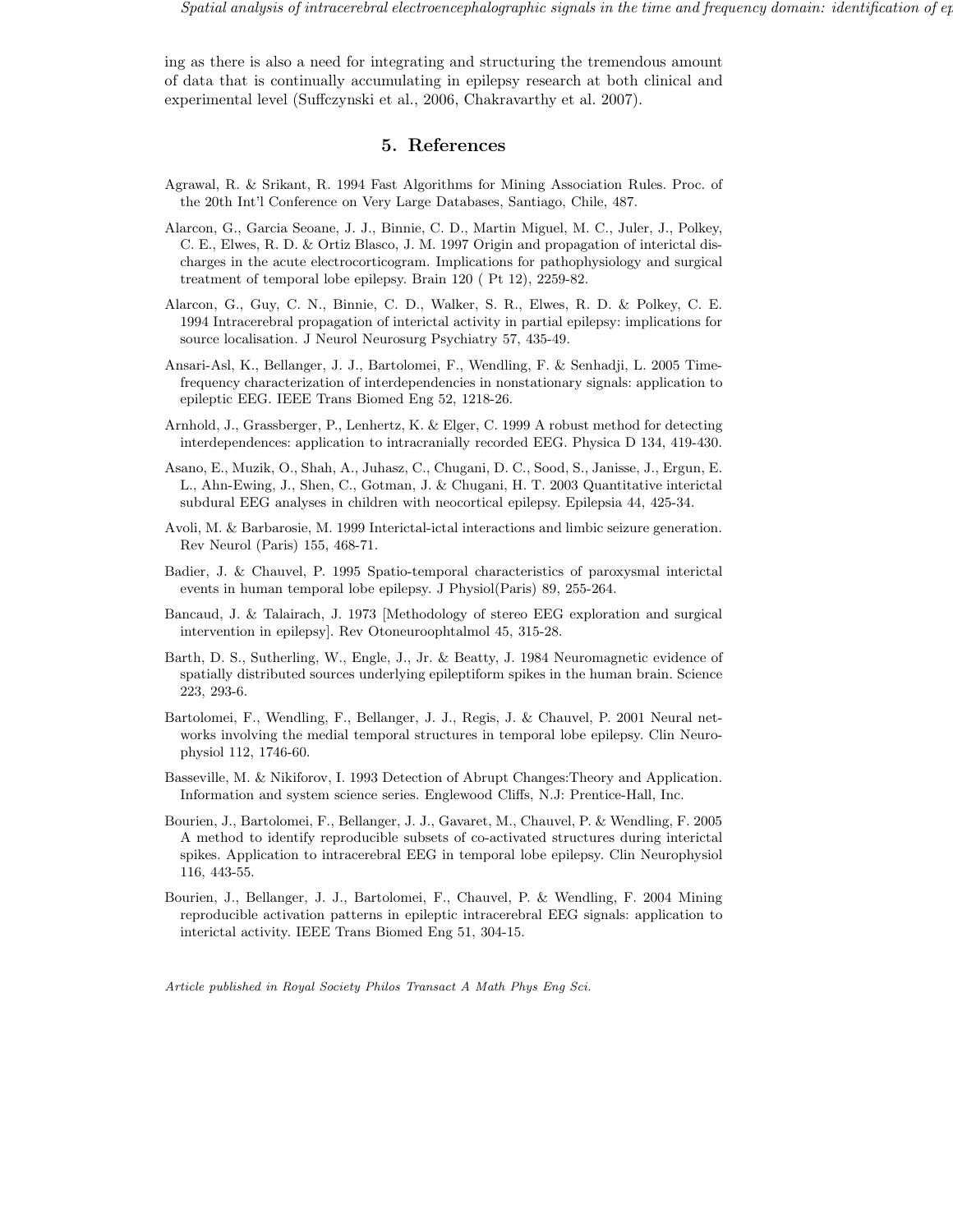- Bragin, A., Wilson, C. L. & Engel, J., Jr. 2000 Chronic epileptogenesis requires development of a network of pathologically interconnected neuron clusters: a hypothesis. Epilepsia 41 Suppl 6, S144-52.
- Brazier, M. A. 1972 Spread of seizure discharges in epilepsy: anatomical and electrophysiological considerations. Exp Neurol 36, 263-72.
- Briellmann, R. S., Jackson, G. D., Pell, G. S., Mitchell, L. A. & Abbott, D. F. 2004 Structural abnormalities remote from the seizure focus: a study using T2 relaxometry at 3 T. Neurology 63, 2303-8.
- Brown, M. W., 3rd, Porter, B. E., Dlugos, D. J., Keating, J., Gardner, A. B., Storm, P. B., Jr. & Marsh, E. D. 2007 Comparison of novel computer detectors and human performance for spike detection in intracranial EEG. Clin Neurophysiol 118, 1744-52.
- Caparos, M., Louis-Dorr, V., Wendling, F., Maillard, L. & Wolf, D. 2006 Automatic lateralization of temporal lobe epilepsy based on scalp EEG. Clin Neurophysiol 117, 2414-23.
- Chakravarthy N., Sabesan S. , Iasemidis L.D. & Tsakalis K. 2007 Modeling and controlling synchronization in a neuron-level population model. Int. J. Neural Systems 17, 123-138.
- Chatrian, G., Bergamini, L., Dondey, M., Klass, D., Lennox-Buctal, M. & Petersen, I. 1974 A glossary of terms most commonly used by clinical electroencephalographers. Electroencephalogr Clin Neurophysiol, 538-48.
- Chauvel, P., Buser, P., Badier, J. M., Liegeois-Chauvel, C., Marquis, P. & Bancaud, J. 1987 [The "epileptogenic zone" in humans: representation of intercritical events by spatio-temporal maps]. Rev Neurol (Paris) 143, 443-50.
- Creutzfeldt, O. D., Bodenstein, G. & Barlow, J. S. 1985 Computerized EEG pattern classification by adaptive segmentation and probability density function classification. Clinical evaluation. Electroencephalogr Clin Neurophysiol 60, 373-93.
- Duckrow, R. & Spencer, S. 1992 Regional coherence and the transfer of ictal activity during seizure onset in the medial temporal lobe. Electroencephalography and Clinical Neurophysiology 82, 415-422.
- Dumpelmann, M. & Elger, C. E. 1999 Visual and automatic investigation of epileptiform spikes in intracranial EEG recordings. Epilepsia 40, 275-85.
- Ebersole, J. S. & Hawes-Ebersole, S. 2007 Clinical application of dipole models in the localization of epileptiform activity. J Clin Neurophysiol 24, 120-9.
- Franaszczuk, P. J. & Bergey, G. K. 1999 An autoregressive method for the measurement of synchronization of interictal and ictal EEG signals. Biol Cybern 81, 3-9.
- Gotman, J. 1987 Interhemispheric interactions in seizures of focal onset: data from human intracranial recordings. Electroenceph. Clin. Neurophysiol 67, 120-133.
- Gotman, J. 1999 Automatic detection of seizures and spikes. J Clin Neurophysiol 16, 130-40.
- Gotman, J. & Wang, L. Y. 1992 State dependent spike detection: validation. Electroencephalogr Clin Neurophysiol 83, 12-8.
- Gourevitch, B., Bouquin-Jeannes, R. L. & Faucon, G. 2006 Linear and nonlinear causality between signals: methods, examples and neurophysiological applications. Biol Cybern 95, 349-69.
- Hauser, W. A. & Lee, J. R. 2002 Do seizures beget seizures? Prog Brain Res 135, 215-9.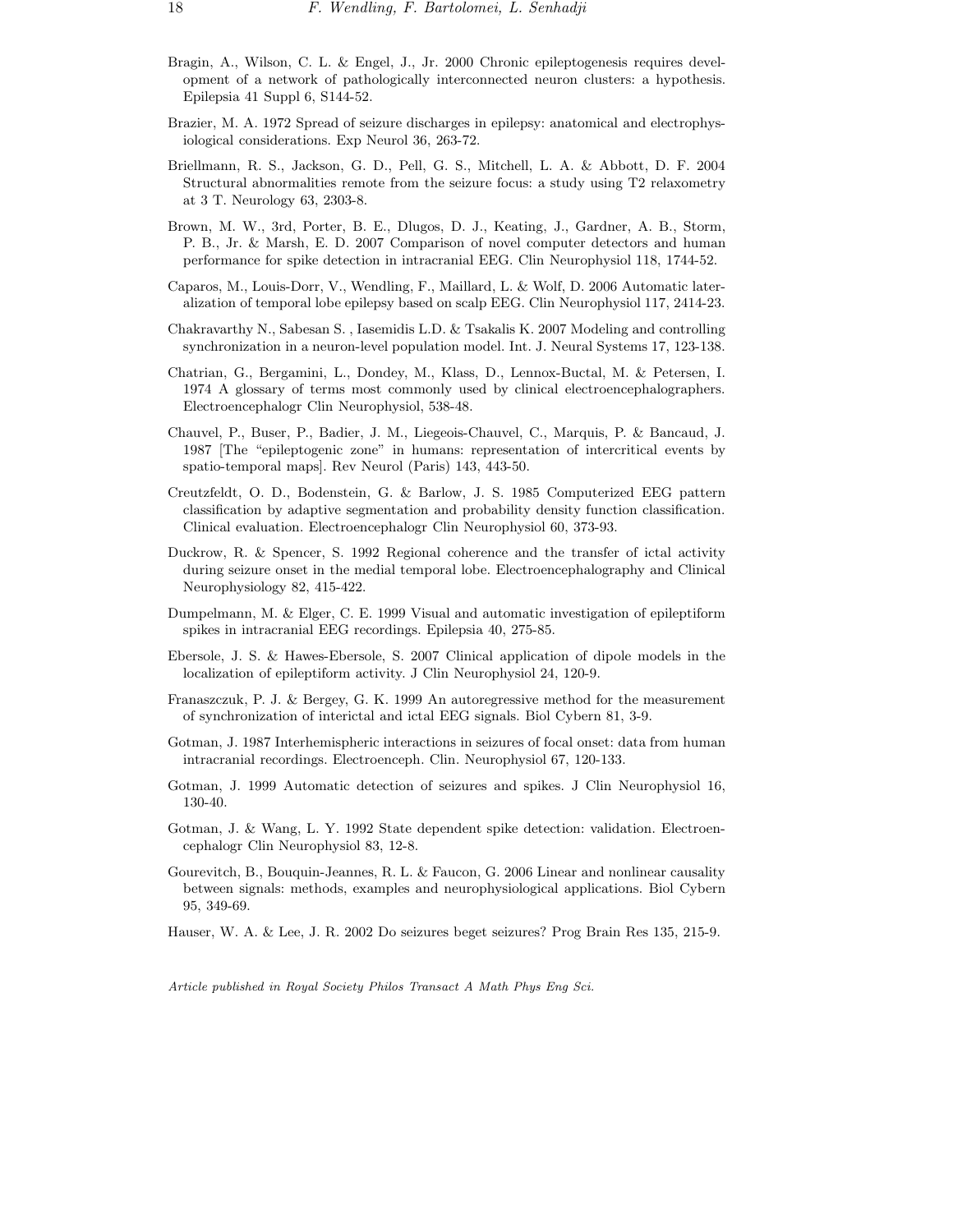- Hufnagel, A., Dumpelmann, M., Zentner, J., Schijns, O. & Elger, C. E. 2000 Clinical relevance of quantified intracranial interictal spike activity in presurgical evaluation of epilepsy. Epilepsia 41, 467-78.
- Iasemidis, L. D., Sackellares, J. C., Zaveri, H. P. & Williams, W. J. 1990 Phase space topography and the Lyapunov exponent of electrocorticograms in partial seizures. Brain Topogr 2, 187-201.
- Iasemidis, L.D. 2003 Epileptic seizure prediction and control. IEEE Trans Biomed Eng, 50, 549-558.
- James, C. J. & Hesse, C. W. 2005 Independent component analysis for biomedical signals. Physiol Meas 26, R15-39.
- Kachenoura, A., Albera, L., Senhadji, L. & Comon, P. 2008 ICA: A Potential Tool for BCI Systems. IEEE Signal Processing Magazine 25, 57-68.
- Kalitzin, S. N., Parra, J., Velis, D. N. & Lopes da Silva, F. H. 2007 Quantification of unidirectional nonlinear associations between multidimensional signals. IEEE Trans Biomed Eng 54, 454-61.
- Lehnertz, K. 1999 Non-linear time series analysis of intracranial EEG recordings in patients with epilepsy–an overview. Int J Psychophysiol 34, 45-52.
- Lehnertz, K., Widman, G., Andrzejak, R., Arnhold, J. & Elger, C. E. 1999 Is it possible to anticipate seizure onset by non-linear analysis of intracerebral EEG in human partial epilepsies? Rev Neurol (Paris) 155, 454-6.
- Lopes da Silva, F. 2002 Electrical potentials. Encyclopedia of the human brain, V.S. Ramachandran, Ed., New York vol. 2, 147-67.
- Lopes da Silva, F., Blanes, W., Kalitzin, S. N., Parra, J., Suffczynski, P. & Velis, D. N. 2003 Epilepsies as dynamical diseases of brain systems: basic models of the transition between normal and epileptic activity. Epilepsia 44 Suppl 12, 72-83.
- Mannila, H., Toivonen, H. & Verkamo, A. 1994 Efficient algorithms for discovering association rules. AAAI Workshop on Knowledge Discovery in Databases (KDD-94), ed. UMFaR Uthurusamy, Seattle: AAAI Press, 181.
- Mars, N. & Lopes da Silva, F. 1983 Propagation of seizure activity in kindled dogs. Electroencephalography and Clinical Neurophysiology 56, 194-209.
- Michel, C. M., Murray, M. M., Lantz, G., Gonzalez, S., Spinelli, L. & Grave de Peralta, R. 2004 EEG source imaging. Clin Neurophysiol 115, 2195-222.
- Nikolaev, A. R., Ivanitsky, G. A., Ivanitsky, A. M., Posner, M. I. & Abdullaev, Y. G. 2001 Correlation of brain rhythms between frontal and left temporal (Wernicke's) cortical areas during verbal thinking. Neurosci Lett 298, 107-10.
- Penfield, W. & Jasper, H. 1954 Epilepsy and the functional anatomy of the human brain. Boston: Little Brown & Co.
- Pijn, J. 1990 Quantitative evaluation of EEG signals in epilepsy, nonlinear associations,time delays and nonlinear dynamics, PhD Thesis. Amsterdam:University of Amsterdam.
- Pijn, J. & Lopes Da Silva, F. 1993 Propagation of electrical activity: nonlinear associations and time delays between EEG signals. In Basic Mechanisms of the EEG (ed. Zschocke & Speckmann). Boston: Birkauser.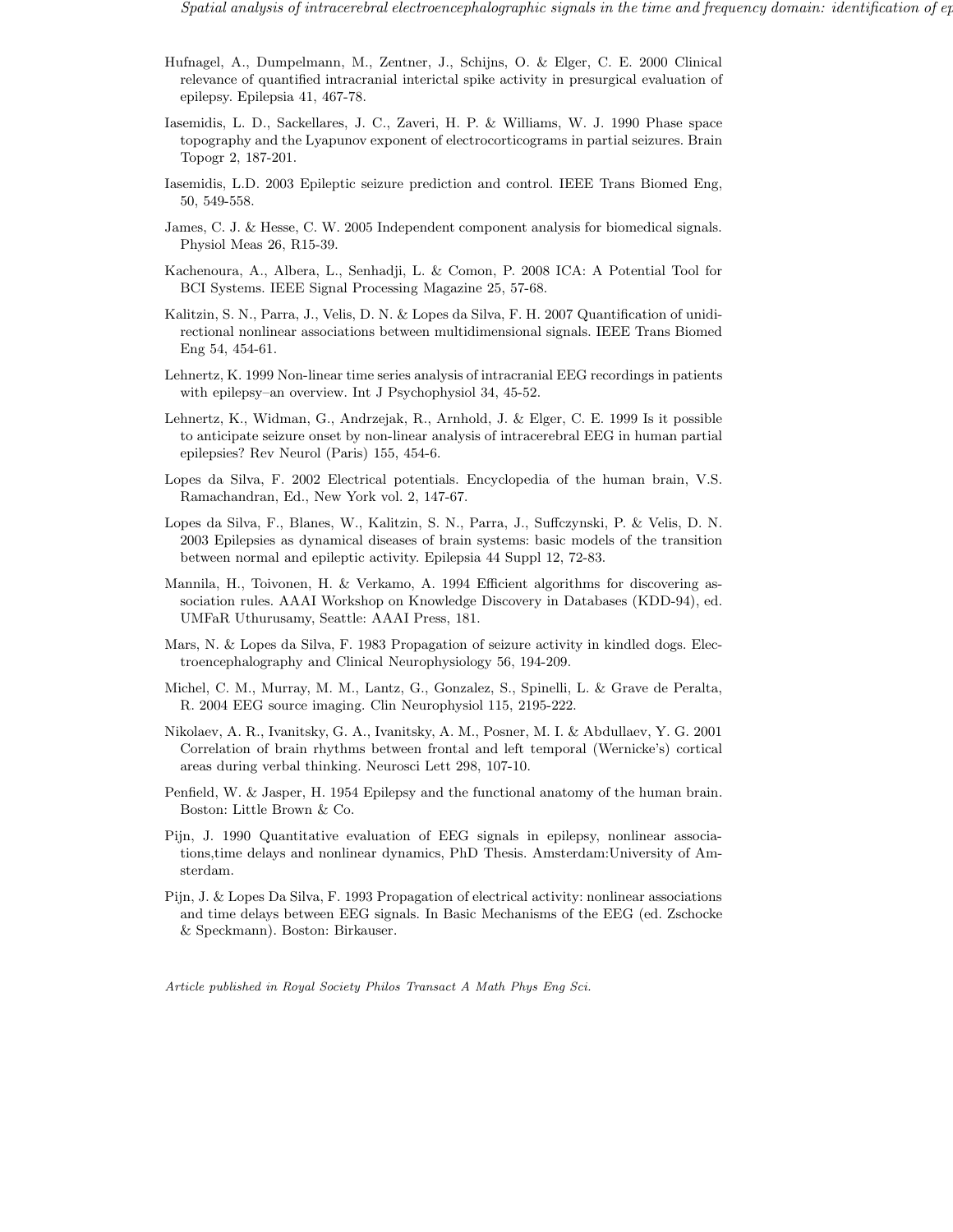- Pijn, J., Veli, s., DN & Lopes da Silva, F. 1992 Measurement of interhemispheric time differences in generalised spike-and-wave. Electroencephalogr Clin Neurophysiol 83, 169- 71.
- Prilipko, L., M de Boer, H., Dua, T. & Bertolote, J. 2006 Epilepsy Care -The WHO/ILAE/IBE Global Campaign Against Epilepsy. US Neurological Disease, 39-40.
- Rampp, S. & Stefan, H. 2006 Fast activity as a surrogate marker of epileptic network function? Clin Neurophysiol 117, 2111-7.
- Razoumnikova, O. M. 2000 Functional organization of different brain areas during convergent and divergent thinking: an EEG investigation. Brain Res Cogn Brain Res 10, 11-8.
- Senhadji, L., Bellanger, J. J. & Carrault, G. 1997 EEG Spike detectors based on different decompositions : a comparative study. In Time Frequency and Wavelets in Biomedical Signal Processing (ed. M. Akay), pp. 407-421. New York: IEEE Press.
- Senhadji, L., Dillenseger, J. L., Wendling, F., Rocha, C. & Kinie, A. 1995 Wavelet analysis of EEG for three-dimensional mapping of epileptic events. Ann Biomed Eng 23, 543-52.
- Senhadji, L. & Wendling, F. 2002 Epileptic transient detection: wavelets and timefrequency approaches. Neurophysiol Clin 32, 175-92.
- Stam, C. J., Nolte, G. & Daffertshofer, A. 2007 Phase lag index: assessment of functional connectivity from multi channel EEG and MEG with diminished bias from common sources. Hum Brain Mapp 28, 1178-93.
- Stefan, H., Schneider, S., Abraham-Fuchs, K., Bauer, J., Feistel, H., Pawlik, G., Neubauer, U., Rohrlein, G. & Huk, W. J. 1990 Magnetic source localization in focal epilepsy. Multichannel magnetoencephalography correlated with magnetic resonance brain imaging. Brain 113 ( Pt 5), 1347-59.
- Suffczynski, P., Lopes da Silva, F., Parra, J., Velis, D. & Kalitzin, S. 2005 Epileptic transitions: model predictions and experimental validation. J Clin Neurophysiol 22, 288-99.
- Suffczynski, P., Wendling, F., Bellanger, J. & Lopes Da Silva, F. 2006 Some insights into computational models of (Patho)physiological brain activity. Proceedings of the IEEE 94, 784- 804.
- Talairach, J. & Bancaud, J. 1966 Lesion, "irritative" zone and epileptogenic focus. Confin Neurol 27, 91-4.
- Tzallas, A. T., Oikonomou, V. P. & Fotiadis, D. I. 2006 Epileptic spike detection using a kalman filter based approach. Conf Proc IEEE Eng Med Biol Soc 1, 501-4.
- Uhlhaas, P. J. & Singer, W. 2006 Neural synchrony in brain disorders: relevance for cognitive dysfunctions and pathophysiology. Neuron 52, 155-68.
- Wendling, F., Badier, J., Chauvel, P. & Coatrieux, J. 1997 A method to quantify invariant information in depth-recorded epileptic seizures. Electroenceph Clin Neurophysiol 102, 472-485.
- Wendling, F., Bartolomei, F., Bellanger, J. J., Bourien, J. & Chauvel, P. 2003 Epileptic fast intracerebral EEG activity: evidence for spatial decorrelation at seizure onset. *Brain* **126**, 1449-59.
- Wendling, F., Bartolomei, F., Bellanger, J. J. & Chauvel, P. 2001 Interpretation of interdependencies in epileptic signals using a macroscopic physiological model of the EEG. *Clin Neurophysiol* **112**, 1201-18.